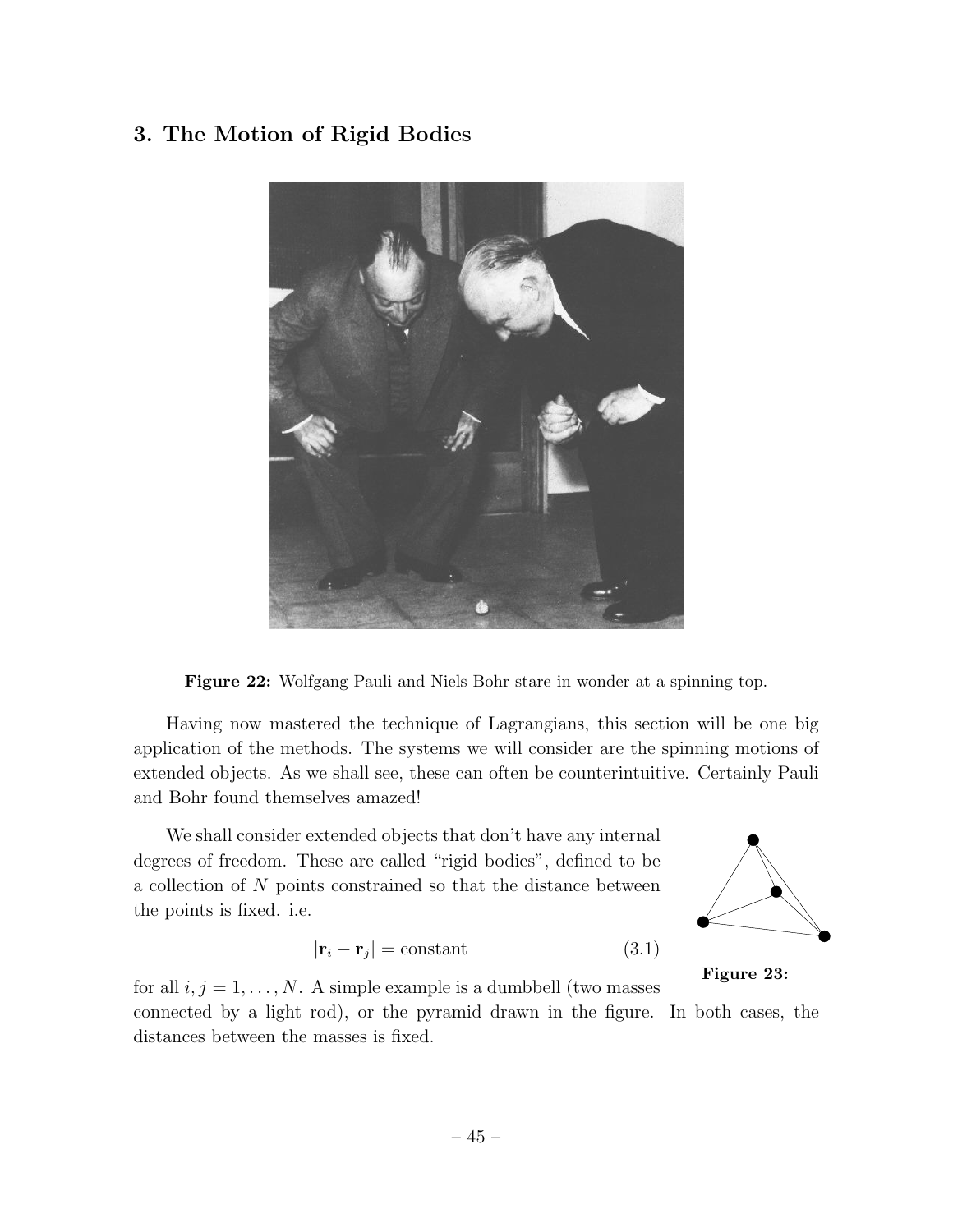Often we will work with continuous, rather than discrete, bodies simply by replacing  $\sum_i m_i \to \int d\mathbf{r} \rho(\mathbf{r})$  where  $\rho(\mathbf{r})$  is the density of the object. A rigid body has six degrees of freedom

# 3 Translation + 3 Rotation

The most general motion of a free rigid body is a translation plus a rotation about some point *P*. In this section we shall develop the techniques required to describe this motion.

#### 3.1 Kinematics

Consider a body fixed at a point *P*. The most general allowed motion is a rotation about *P*. To describe this, we specify positions in a *fixed space frame*  $\{\tilde{\mathbf{e}}_a\}$  by embedding a *moving body frame*  ${e_a}$  in the body so that  ${e_a}$  moves with the body.



Figure 24: The fixed space frame and the moving body frame.

Both axes are orthogonal, so we have

$$
\tilde{\mathbf{e}}_a \cdot \tilde{\mathbf{e}}_b = \delta_{ab} \qquad , \qquad \mathbf{e}_a(t) \cdot \mathbf{e}_b(t) = \delta_{ab} \tag{3.2}
$$

We will soon see that there is a natural choice of the basis  ${e_a}$  in the body.

**Claim:** For all *t*, there exists a unique orthogonal matrix  $R(t)$  with components  $R_{ab}(t)$ such that  $\mathbf{e}_a(t) = R_{ab}(t)\tilde{\mathbf{e}}_b$ 

**Proof:**  $e_a \cdot e_b = \delta_{ab} \Rightarrow R_{ac}R_{bd}\tilde{e}_c \cdot \tilde{e}_d = \delta_{ab} \Rightarrow R_{ac}R_{bc} = \delta_{ab}$  or, in other words,  $(R^TR)_{ab} = \delta_{ab}$  which is the statement that *R* is orthogonal. The uniqueness of *R* follows by construction:  $R_{ab} = \mathbf{e}_a \cdot \tilde{\mathbf{e}}_b$ .  $\Box$ .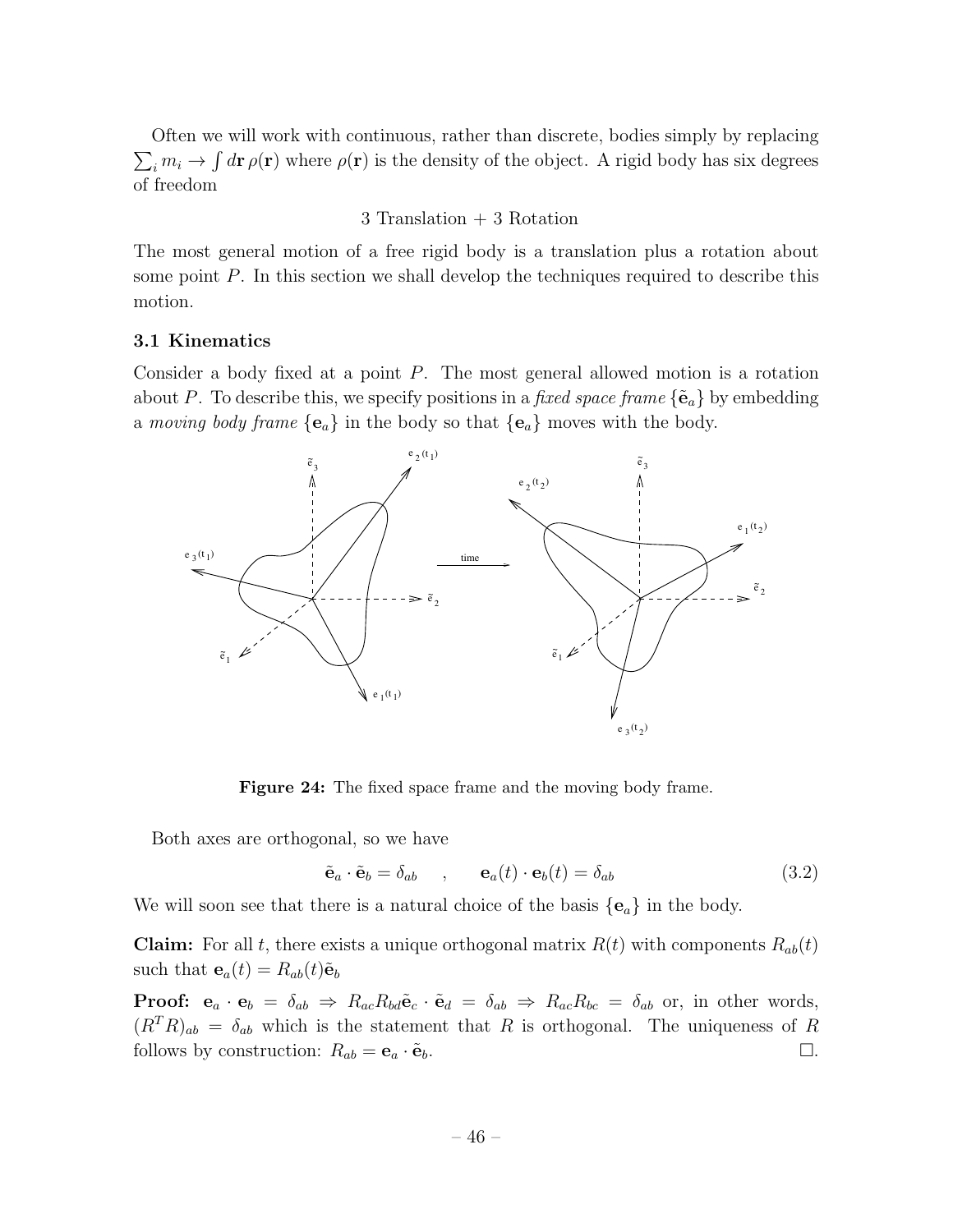So as the rigid body rotates it is described by a time dependent orthogonal  $3 \times 3$ matrix  $R(t)$ . This matrix also has the property that its determinant is 1. (The other possibility is that its determinant is  $-1$  which corresponds to a rotation and a reflection  $e_a \rightarrow -e_a$ ). Conversely, every one-parameter family  $R(t)$  describes a possible motion of the body. We have

 $C =$  Configuration Space = Space of  $3 \times 3$  Special Orthogonal Matrices  $\equiv SO(3)$ 

A  $3 \times 3$  matrix has 9 components but the condition of orthogonality  $R^T R = 1$  imposes 6 relations, so the configuration space *C* is 3 dimensional and we need 3 generalised coordinates to parameterise *C*. We shall describe a useful choice of coordinates, known as Euler angles, in section 3.5.

#### 3.1.1 Angular Velocity

Any point  $\mathbf r$  in the body can be expanded in either the space frame or the body frame:

$$
\mathbf{r}(t) = \tilde{r}_a(t) \tilde{\mathbf{e}}_a \quad \text{in the space frame}
$$
  
=  $r_a \mathbf{e}_a(t)$  in the body frame (3.3)

where  $\tilde{r}_b(t) = r_a R_{ab}(t)$ . Taking the time derivative, we have

$$
\frac{d\mathbf{r}}{dt} = \frac{d\tilde{r}_a}{dt} \tilde{\mathbf{e}}_a \quad \text{in the space frame}
$$
\n
$$
= r_a \frac{d\mathbf{e}_a(t)}{dt} \quad \text{in the body frame}
$$
\n
$$
= r_a \frac{dR_{ab}}{dt} \tilde{\mathbf{e}}_b \tag{3.4}
$$

Alternatively, we can ask how the body frame basis itself changes with time,

$$
\frac{d\mathbf{e}_a}{dt} = \frac{dR_{ab}}{dt}\,\tilde{\mathbf{e}}_b = \frac{dR_{ab}}{dt}\,R_{bc}^{-1}\,\mathbf{e}_c \equiv \omega_{ac}\mathbf{e}_c\tag{3.5}
$$

where, in the last equality, we have defined  $\omega_{ac} = \dot{R}_{ab}(R^{-1})_{bc} = \dot{R}_{ab}R_{cb}$  using the fact that  $R^T R = 1$ .

**Claim:**  $\omega_{ac} = -\omega_{ca}$  i.e.  $\omega$  is antisymmetric.

**Proof:** 
$$
R_{ab}R_{cb} = \delta_{ac} \Rightarrow \dot{R}_{ab}R_{cb} + R_{ab}\dot{R}_{cb} = 0 \Rightarrow \omega_{ac} + \omega_{ca} = 0
$$

$$
-47 -
$$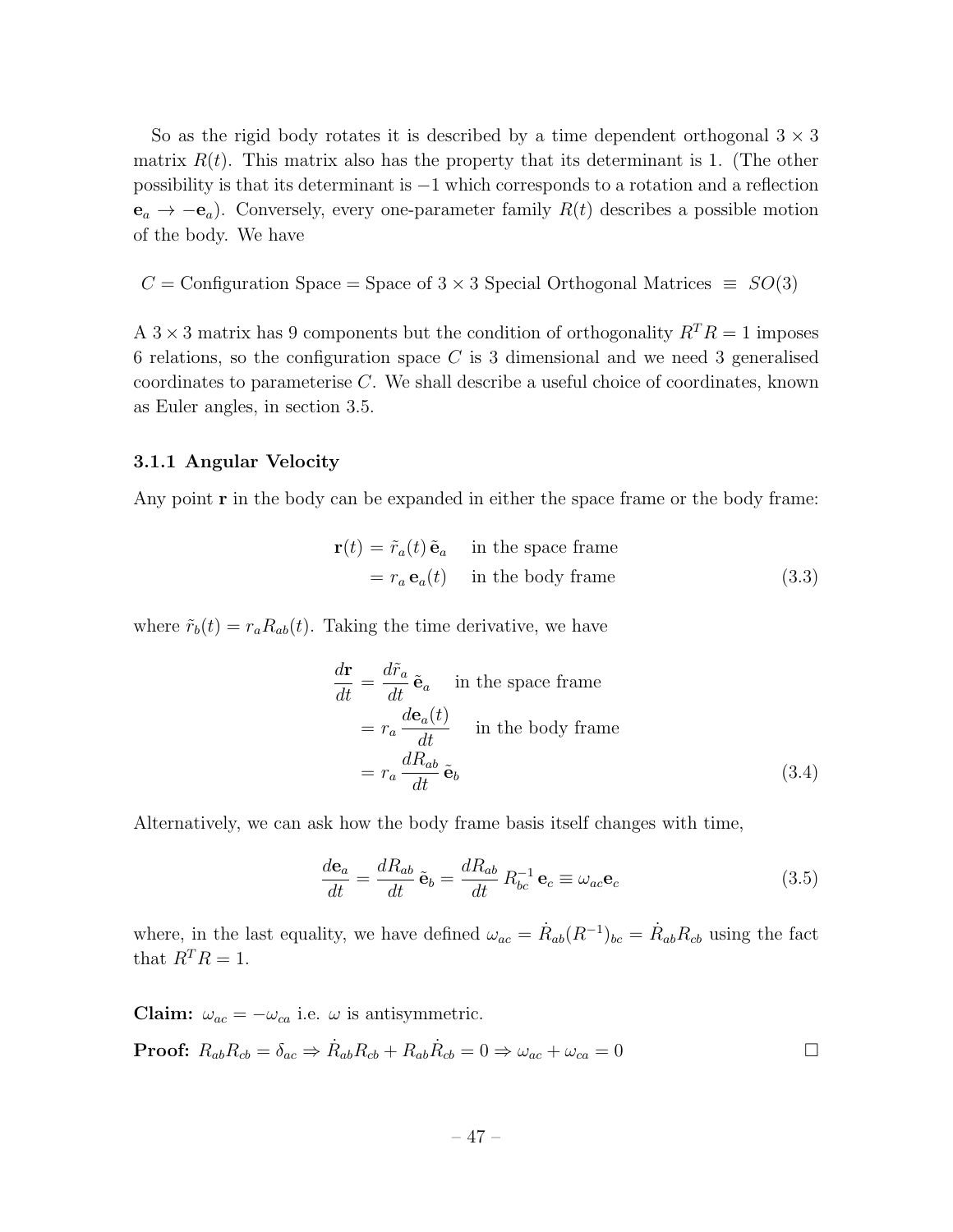Since  $\omega_{ac}$  is antisymmetric, we can use it to define an object with a single index (which we will also call  $\omega$ ) using the formula

$$
\omega_a = \frac{1}{2} \epsilon_{abc} \omega_{bc} \tag{3.6}
$$

so that  $\omega_3 = \omega_{12}$  and so on. We treat these  $\omega_a$  as the components of a vector *in the body frame*, so  $\omega = \omega_a \mathbf{e}_a$ . Then finally we have our result for the change of the body frame basis with time

$$
\frac{d\mathbf{e}_a}{dt} = -\epsilon_{abc}\omega_b \mathbf{e}_c = \boldsymbol{\omega} \times \mathbf{e}_a \tag{3.7}
$$

where, in the second equality, we have used the fact that our body frame axis has a "right-handed" orientation, meaning  $\mathbf{e}_a \times \mathbf{e}_b = \epsilon_{abc} \mathbf{e}_c$ . The vector  $\boldsymbol{\omega}$  is called the *instantaneous angular velocity* and its components  $\omega_a$  are measured with respect to the body frame.

Since the above discussion was a little formal, let's draw a picture to uncover the physical meaning of  $\omega$ . Consider a displacement of a given point **r** in the body by rotating an infinitesimal amount  $d\phi$  about an axis  $\hat{\mathbf{n}}$ . From the figure, we see that  $|\mathbf{dr}| = |\mathbf{r}| d\phi \sin \theta$ . Moreover, this displacement is perpendicular to  $\mathbf r$  since the distance to  $P$  is fixed by the definition of a rigid body. So we have



Figure 25:

$$
d\mathbf{r} = d\boldsymbol{\phi} \times \mathbf{r} \tag{3.8}
$$

with  $d\phi = \hat{n}d\phi$ . "Dividing" this equation by dt, we have the result

$$
\dot{r} = \boldsymbol{\omega} \times \mathbf{r} \tag{3.9}
$$

where  $\omega = d\phi/dt$  is the instantaneous angular velocity. In general, both the axis of rotation  $\hat{\mathbf{n}}$  and the rate of rotation  $d\phi/dt$  will change over time.

Aside: One could define a slightly different type of angular velocity by looking at how the space frame coordinates  $\tilde{r}_a(t)$  change with time, rather than the body frame axes  $e_a$ . Since we have  $\tilde{r}_b(t) = r_a R_{ab}(t)$ , performing the same steps as above, we have

$$
\dot{\tilde{r}}_b = r_a \dot{R}_{ab} = \tilde{r}_a (R^{-1} \dot{R})_{ab} \tag{3.10}
$$

which tempts us to define a different type of angular velocity, sometimes referred to as "convective angular velocity" by  $\Omega_{ab} = R_{ac}^{-1} \dot{R}_{cb}$  which has the  $R^{-1}$  and  $\dot{R}$  in a different order. Throughout our discussion of rigid body motion, we will only deal with the original  $\omega = RR^{-1}$ .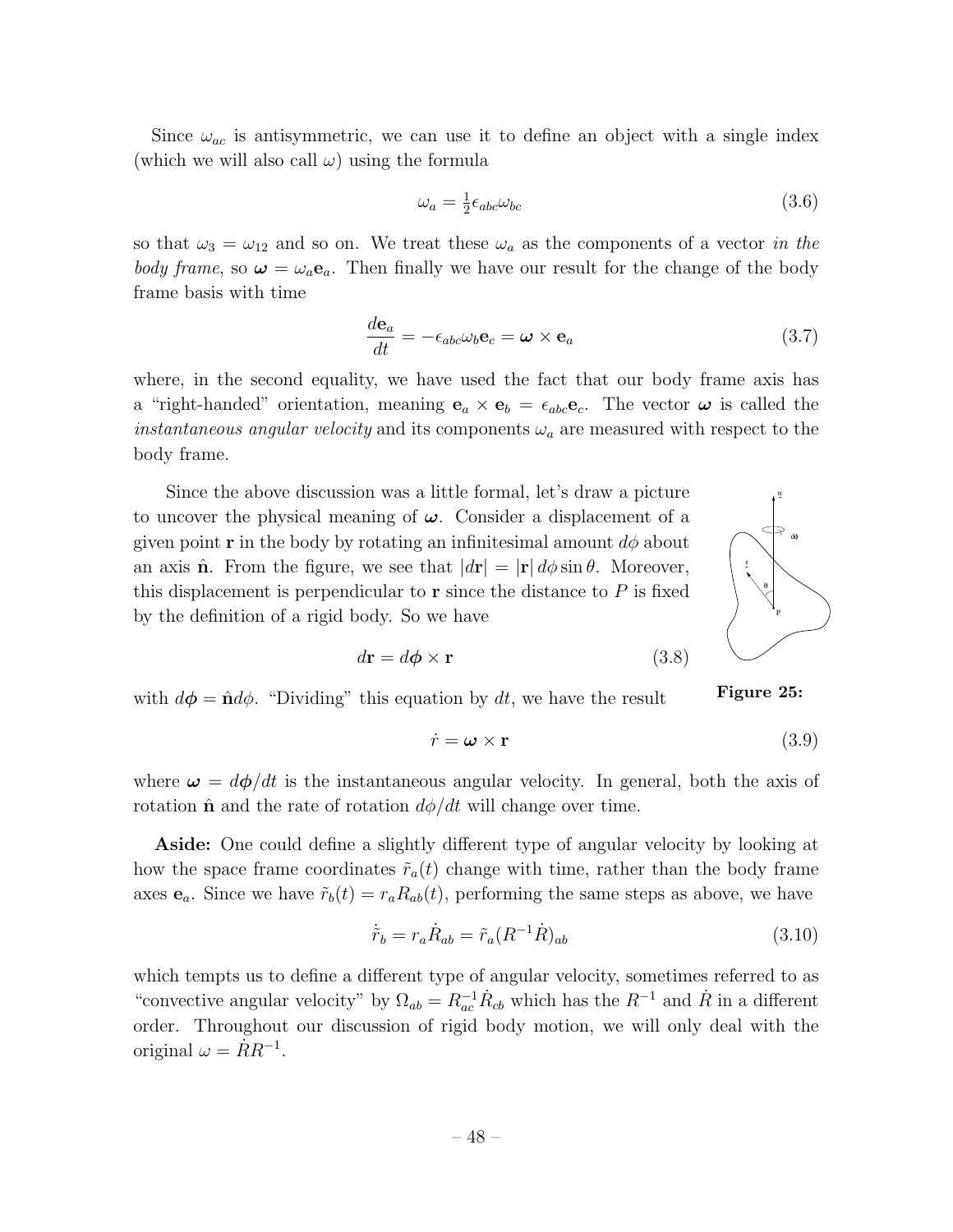#### 3.1.2 Path Ordered Exponentials

In the remainder of this chapter, we will devote much effort to determine the the angular velocity vector  $\boldsymbol{\omega}(t)$  of various objects as they spin and turn. But how do we go from this to the rotation  $R(t)$ ? As described above, we first turn the vector  $\boldsymbol{\omega} = w_a \mathbf{e}_a$  into a  $3 \times 3$  antisymmetric matrix  $\omega_{ab} = \epsilon_{abc}\omega_c$ . Then, from this, we get the rotation matrix *R* by solving the differential equation

$$
\omega = \frac{dR}{dt} R^{-1} \tag{3.11}
$$

If  $\omega$  and R were scalar functions of time, then we could simply integrate this equation to get the solution

$$
R(t) = \exp\left(\int_0^t \omega(t') dt'\right) \tag{3.12}
$$

which satisfies the initial condition  $R(0) = 1$ . But things are more complicated because both  $\omega$  and R are matrices. Let's first describe how we take the exponential of a matrix. This is defined by the Taylor expansion. For any matrix *M*, we have

$$
\exp(M) \equiv 1 + M + \frac{1}{2}M^2 + \dots \tag{3.13}
$$

As our first guess for the solution to the matrix equation (3.11), we could try the scalar solution (3.12) and look at what goes wrong. If we take the time derivative of the various terms in the Taylor expansion of this putative solution, then problems first arise when we hit the  $\frac{1}{2}M^2$  type term. The time derivative of this reads

$$
\frac{1}{2}\frac{d}{dt}\left(\int_0^t \omega(t')\,dt'\right)^2 = \frac{1}{2}\,\omega(t)\left(\int_0^t \omega(t')\,dt'\right) + \frac{1}{2}\left(\int_0^t \omega(t')\,dt'\right)\,\omega(t) \tag{3.14}
$$

We would like to show that  $\dot{R} = \omega R$ . The first term on the right-hand side looks good since it appears in the Taylor expansion of  $\omega R$ . But the second term isn't right. The problem is that we cannot commute  $\omega(t)$  past  $\omega(t')$  when  $t' \neq t$ . For this reason, equation (3.12) is *not* the solution to (3.11) when  $\omega$  and *R* are matrices. But it does give us a hint about how we should proceed. Since the problem is in the ordering of the matrices, the correct solution to  $(3.11)$  takes a similar form as  $(3.12)$ , but with a different ordering. It is the *path ordered exponential*,

$$
R(t) = P \exp\left(\int_0^t \omega(t') dt'\right) \tag{3.15}
$$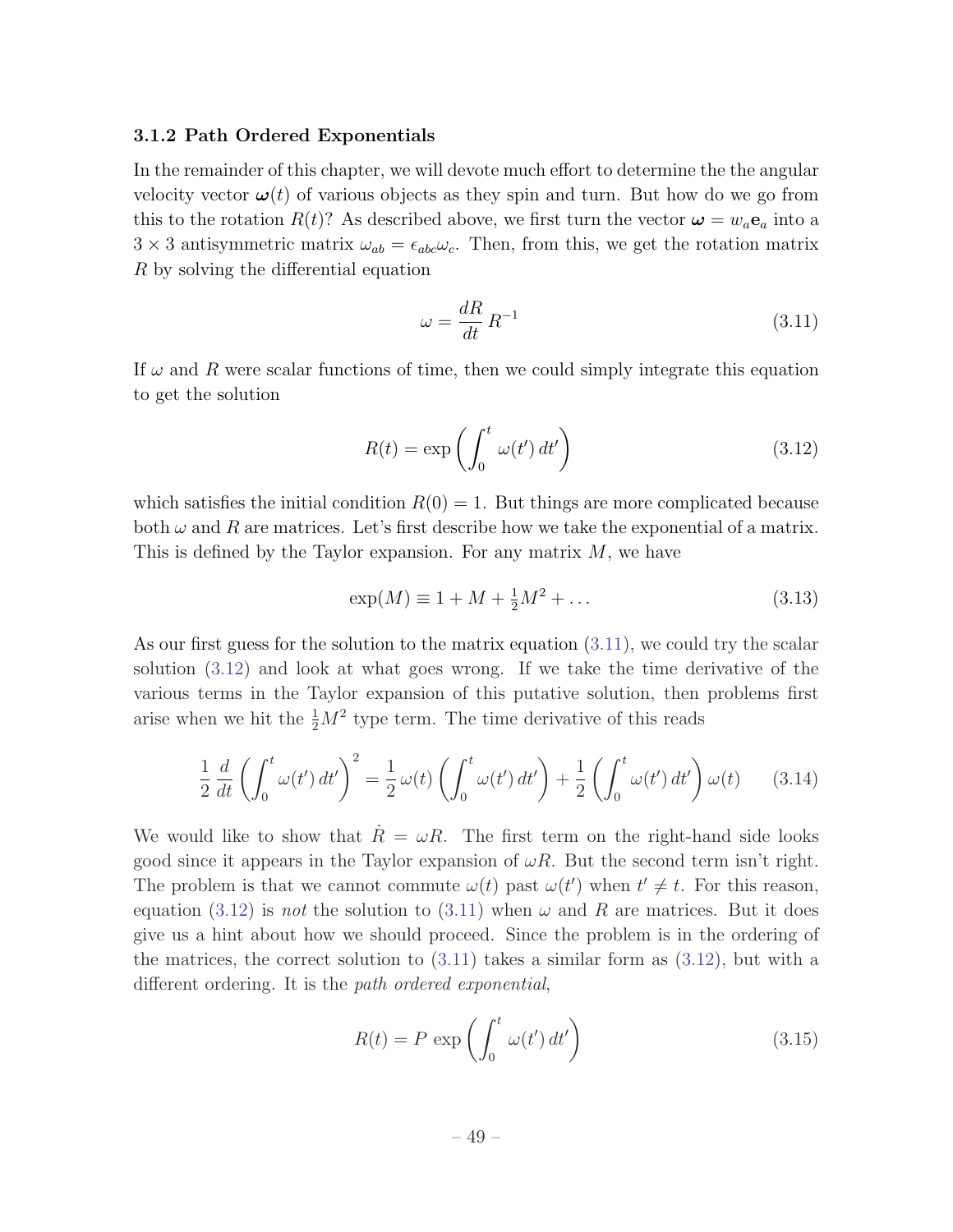where the *P* in front means that when we Taylor expand the exponential, all matrices are ordered so that later times appear on the left. In other words

$$
R(t) = 1 + \int_0^t \omega(t') dt' + \int_0^{t''} \int_{t'}^{t} \omega(t'') \omega(t') dt' dt'' + \dots
$$
 (3.16)

The double integral is taken over the range  $0 < t' < t'' < t$ . If we now differentiate this double integral with respect to *t*, we get just the one term  $\omega(t) \left( \int_0^t \omega(t') dt' \right)$ , instead of the two that appear in (3.14). It can be checked that the higher terms in the Taylor expansion also have the correct property if they are ordered so that matrices evaluated at later times appear to the left in the integrals. This type of path ordered integral comes up frequently in theories involving non-commuting matrices, including the standard model of particle physics.

As an aside, the rotation matrix *R* is a member of the Lie group *SO*(3), the space of  $3 \times 3$  orthogonal matrices with unit determinant. The antisymmetric angular velocity matrix  $\omega$ , corresponding to an instantaneous, infinitesimal rotation, lives in the Lie algebra *so*(3).

#### 3.2 The Inertia Tensor

Let's look at the kinetic energy for a rotating body. We can write

$$
T = \frac{1}{2} \sum_{i} m_{i} \dot{\mathbf{r}}_{i}^{2}
$$
  
=  $\frac{1}{2} \sum_{i} m_{i} (\boldsymbol{\omega} \times \mathbf{r}_{i}) \cdot (\boldsymbol{\omega} \times \mathbf{r}_{i})$   
=  $\frac{1}{2} \sum_{i} m_{i} ((\boldsymbol{\omega} \cdot \boldsymbol{\omega})(\mathbf{r}_{i} \cdot \mathbf{r}_{i}) - (r_{i} \cdot \boldsymbol{\omega})^{2})$  (3.17)

Or, in other words, we can write the kinetic energy of a rotating body as

$$
T = \frac{1}{2}\omega_a I_{ab}\omega_b \tag{3.18}
$$

where  $I_{ab}$ ,  $a, b = 1, 2, 3$  are the components of the *inertia tensor* measured in the body frame, defined by

$$
I_{ab} = \sum_{i} m_i \left( (\mathbf{r}_i \cdot \mathbf{r}_i) \delta_{ab} - (\mathbf{r}_i)_a (\mathbf{r}_i)_b \right) \tag{3.19}
$$

Note that  $I_{ab} = I_{ba}$  so the inertia tensor is symmetric. Moreover, the components are independent of time since they are measured with respect to the body frame. For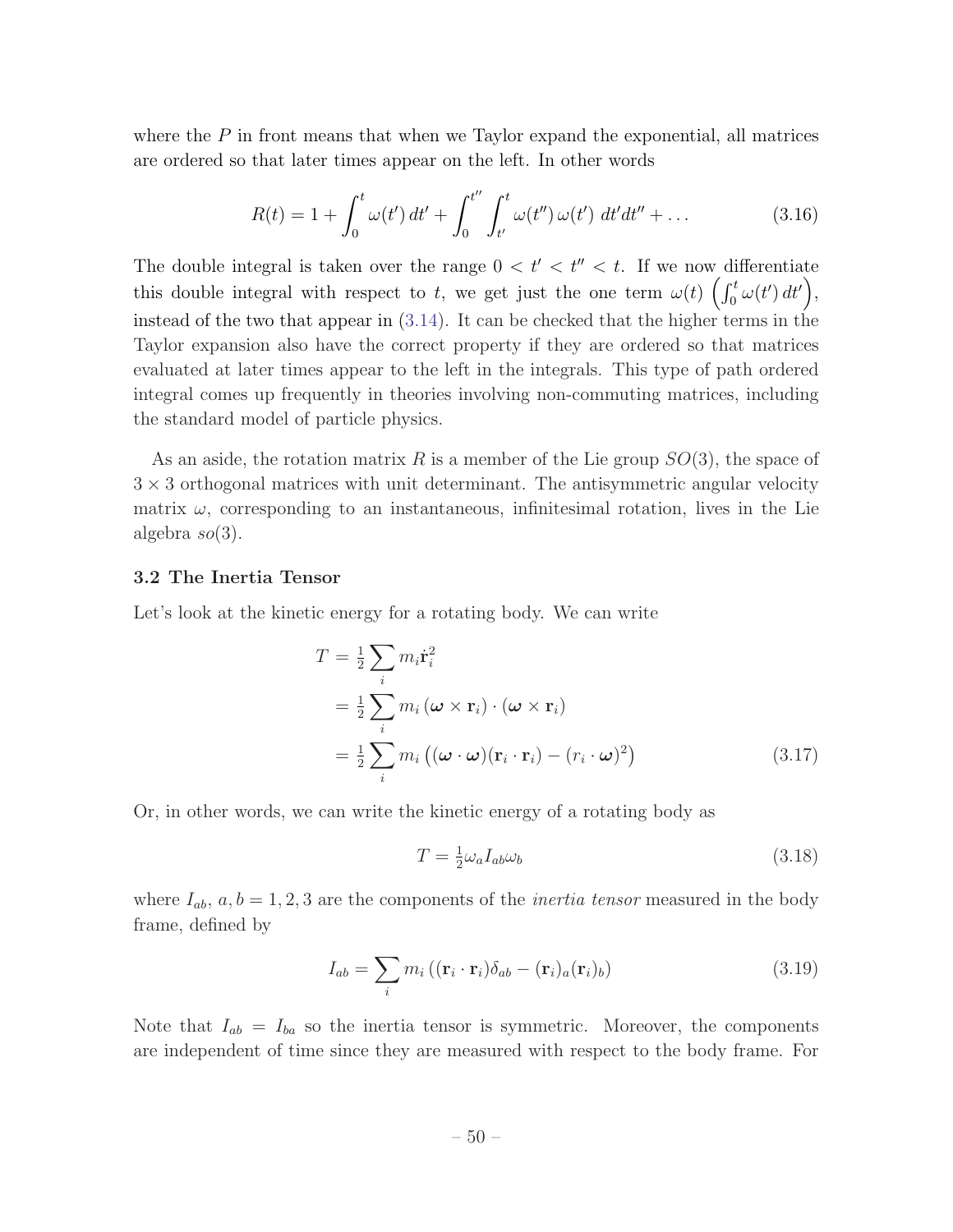continuous bodies, we have the analogous expression

$$
I = \int d^3 \mathbf{r} \,\rho(\mathbf{r}) \begin{pmatrix} y^2 + z^2 & -xy & -xz \\ -xy & x^2 + z^2 & -yz \\ -xz & -yz & x^2 + y^2 \end{pmatrix}
$$
 (3.20)

Since  $I_{ab}$  is a symmetric real matrix, we can diagonalise it. This means that there exists an orthogonal matrix O such that  $OIO^T = I'$  where I' is diagonal. Equivalently, we can rotate the body frame axis  ${e_a}$  to coincide with the eigenvectors of *I* (which are  ${Oe_a}$ ) so that, in this frame, the inertia tensor is diagonal. These preferred body axes, in which *I* is diagonal, are called the *principal axes*. In this basis,

$$
I = \begin{pmatrix} I_1 \\ I_2 \\ I_3 \end{pmatrix} \tag{3.21}
$$

The eigenvalues *I<sup>a</sup>* are called the *principal moments of inertia*. The kinematical properties of a rigid body are fully determined by its mass, principal axes, and moments of inertia. Often the principal axes are obvious by symmetry.

Claim: The *I<sup>a</sup>* are real and positive.

**Proof:** If **c** is an arbitrary vector, then

$$
I_{ab}c^a c^b = \sum_i m_i (r_i^2 c^2 - (\mathbf{r}_i \cdot \mathbf{c})^2) \ge 0
$$
 (3.22)

with equality only if all the  $r_i$  lie on a line. If c is the  $a<sup>th</sup>$  eigenvector of *I* then this result becomes  $I_{ab}c^a c^b = I_a |\mathbf{c}|^2$  which tells us  $I_a \geq 0$ .

#### Example: The Rod

Consider the inertia tensor of a uniform rod of length *l* and mass *M* about its centre. The density of the rod is  $\rho = M/l$ . By symmetry, we have  $I = diag(I_1, I_1, 0)$  where

$$
I_1 = \int_{-l/2}^{l/2} \rho x^2 dx = \frac{1}{12} M l^2
$$
 (3.23)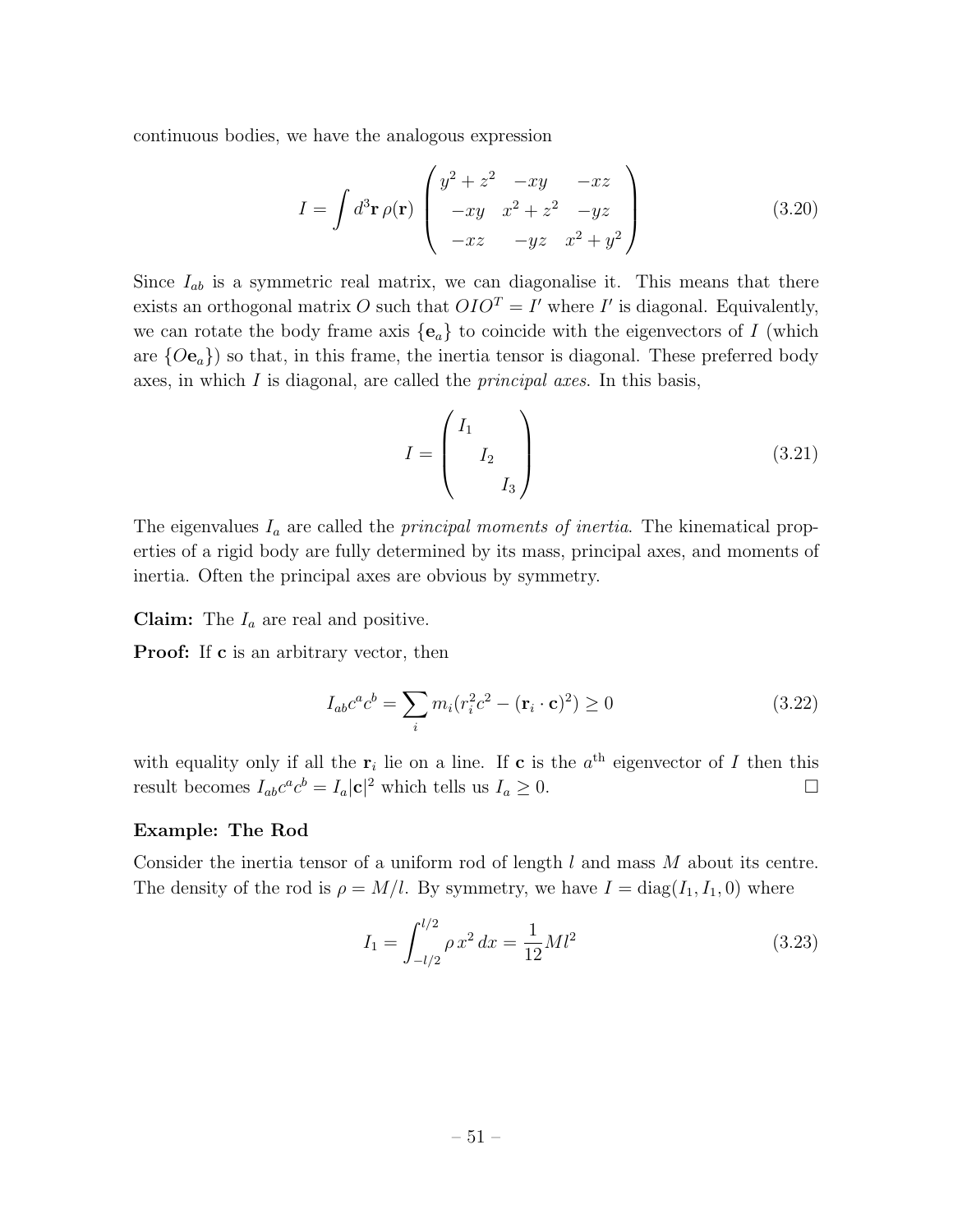#### Example: The Disc

Now consider a uniform disc of radius *r* and mass *M*. We take the *z* axis to be perpendicular to the disc and measure *I* about its centre of mass. Again we know that  $I =$ diag( $I_1, I_2, I_3$ ). The density of the disc is  $\rho = M/\pi r^2$ , so we have

$$
I_1 = \int \rho y^2 d^2 x \quad , \quad I_2 = \int \rho x^2 d^2 x
$$

so  $I_1 = I_2$  by symmetry, while

$$
I_3 = \int \rho(x^2 + y^2) d^2x
$$

Therefore

$$
I_3 = I_1 + I_2 = 2\pi\rho \int_0^r r'^3 dr' = \frac{1}{2} M r^2
$$
 (3.24)

So the moments of inertia are  $I_1 = I_2 = \frac{1}{4}Mr^2$  and  $I_3 = \frac{1}{2}Mr^2$ .

# 3.2.1 Parallel Axis Theorem

The inertia tensor depends on what point *P* in the body is held fixed. In general, if we know *I* about a point *P* it is messy to compute it about some other point *P'*. But it is very simple if *P* happens to coincide with the centre of mass of the object.

**Claim:** If  $P'$  is displaced by **c** from the centre of mass, then

$$
(I_{\mathbf{c}})_{ab} = (I_{c.of.m})_{ab} + M(c^2 \delta_{ab} - \mathbf{c}_a \mathbf{c}_b)
$$
\n(3.25)

Proof:

$$
(I_{\mathbf{c}})_{ab} = \sum_{i} m_i \left\{ (\mathbf{r}_i - \mathbf{c})^2 \delta_{ab} - (\mathbf{r}_i - \mathbf{c})_a (\mathbf{r}_i - \mathbf{c})_b \right\}
$$
(3.26)  

$$
= \sum_{i} m_i \left\{ r_i^2 \delta_{ab} - (\mathbf{r}_i)_a (\mathbf{r}_i)_b + [-2\mathbf{r}_i \cdot \mathbf{c} \delta_{ab} + (\mathbf{r}_i)_a \mathbf{c}_b + (\mathbf{r}_i)_b \mathbf{c}_a] + (c^2 \delta_{ab} - \mathbf{c}_a \mathbf{c}_b) \right\}
$$

But the terms in square brackets that are linear in  $r_i$  vanish if  $r_i$  is measured from the centre of mass since  $\sum_i m_i \mathbf{r}_i = 0$ .

The term  $M(c^2\delta_{ab} - \mathbf{c}_a \mathbf{c}_b)$  is the inertia tensor we would find if the whole body was concentrated at the centre of mass.



Figure 26: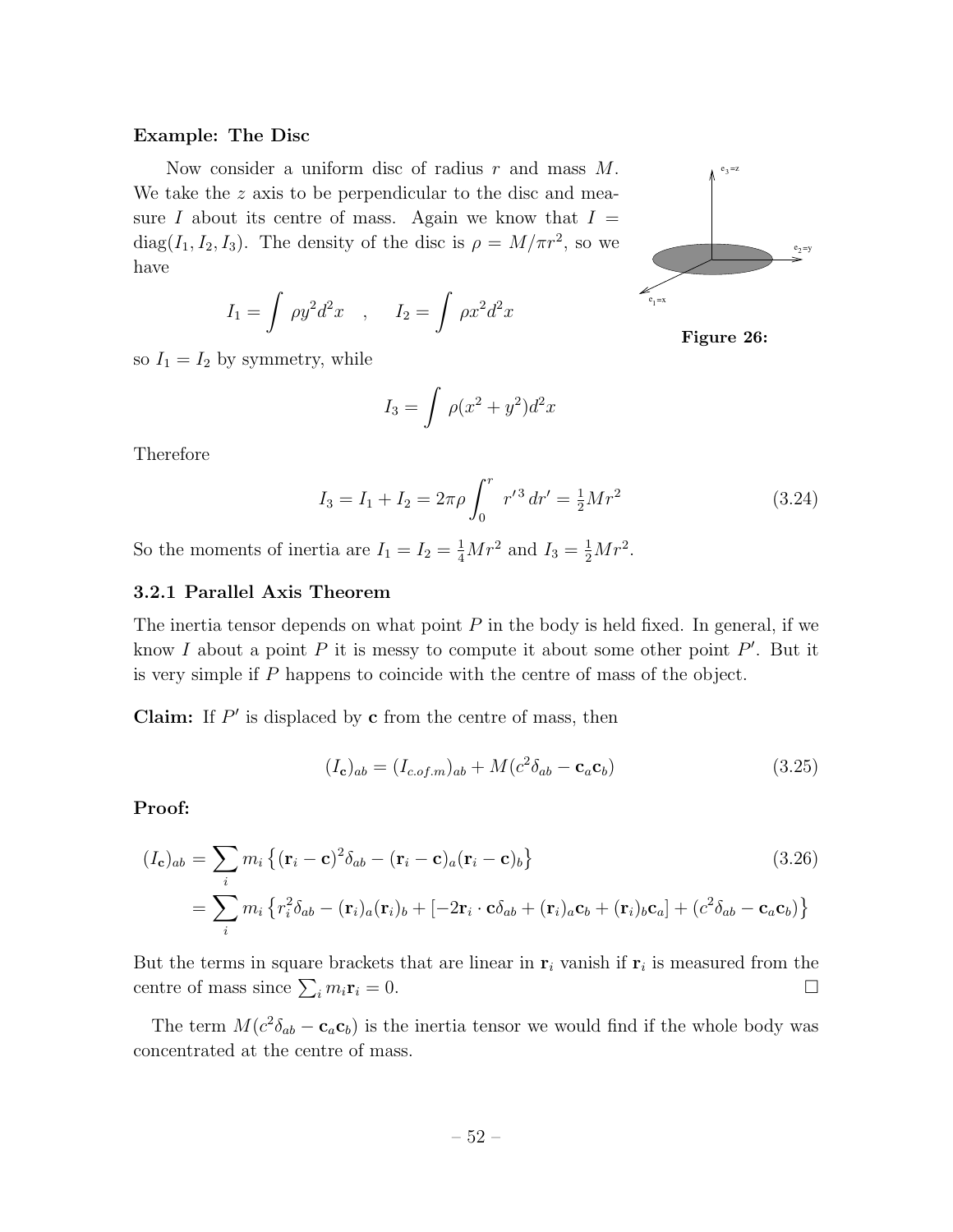#### Example: The Rod Again

The inertia tensor of the rod about one of its ends is  $I_1 = \frac{1}{12} M l^2 + M (l/2)^2 = \frac{1}{3} M l^2$ .

# Example: The Disc Again

Consider measuring the inertia tensor of the disc about a point displaced by  $\mathbf{c} = (c, 0, 0)$ from the centre. We have

$$
I_{\mathbf{c}} = M \begin{pmatrix} \frac{1}{4}r^2 \\ \frac{1}{4}r^2 \\ \frac{1}{2}r^2 \end{pmatrix} + M \begin{bmatrix} c^2 \\ c^2 \\ c^2 \end{bmatrix} - \begin{pmatrix} c^2 \\ 0 \\ 0 \end{pmatrix}
$$
  
=  $M \begin{pmatrix} \frac{1}{4}r^2 \\ \frac{1}{4}r^2 + c^2 \\ \frac{1}{2}r^2 + c^2 \end{pmatrix}$  Figure 27:

#### 3.2.2 Angular Momentum

The angular momentum L about a point *P* can also be described neatly in terms of the inertia tensor. We have

$$
\mathbf{L} = \sum_{i} m_{i} \mathbf{r}_{i} \times \dot{\mathbf{r}}_{i}
$$
  
= 
$$
\sum_{i} m_{i} \mathbf{r}_{i} \times (\boldsymbol{\omega} \times \mathbf{r}_{i})
$$
  
= 
$$
\sum_{i} m_{i} (r_{i}^{2} \boldsymbol{\omega} - (\boldsymbol{\omega} \cdot \mathbf{r}_{i}) \mathbf{r}_{i})
$$
  
= 
$$
I \boldsymbol{\omega}
$$
 (3.27)

In the body frame, we can write  $\mathbf{L} = L_a \mathbf{e}_a$  to get

$$
L_a = I_{ab}\omega_b \tag{3.28}
$$

 $\overline{\phantom{a}}$ 

where  $\omega = \omega_a \mathbf{e}_a$ . Note that in general,  $\omega$  is *not* equal to **L**: the spin of the body and its angular momentum point in different directions. This fact will lead to many of the peculiar properties of spinning objects.

#### 3.3 Euler's Equations

So far we have been discussing the rotation of a body fixed at a point *P*. In this section we will be interested in the rotation of a free body suspended in space - for example, a satellite or the planets. Thankfully, this problem is identical to that of an object fixed at a point. Let's show why this is the case and then go on to analyse the motion.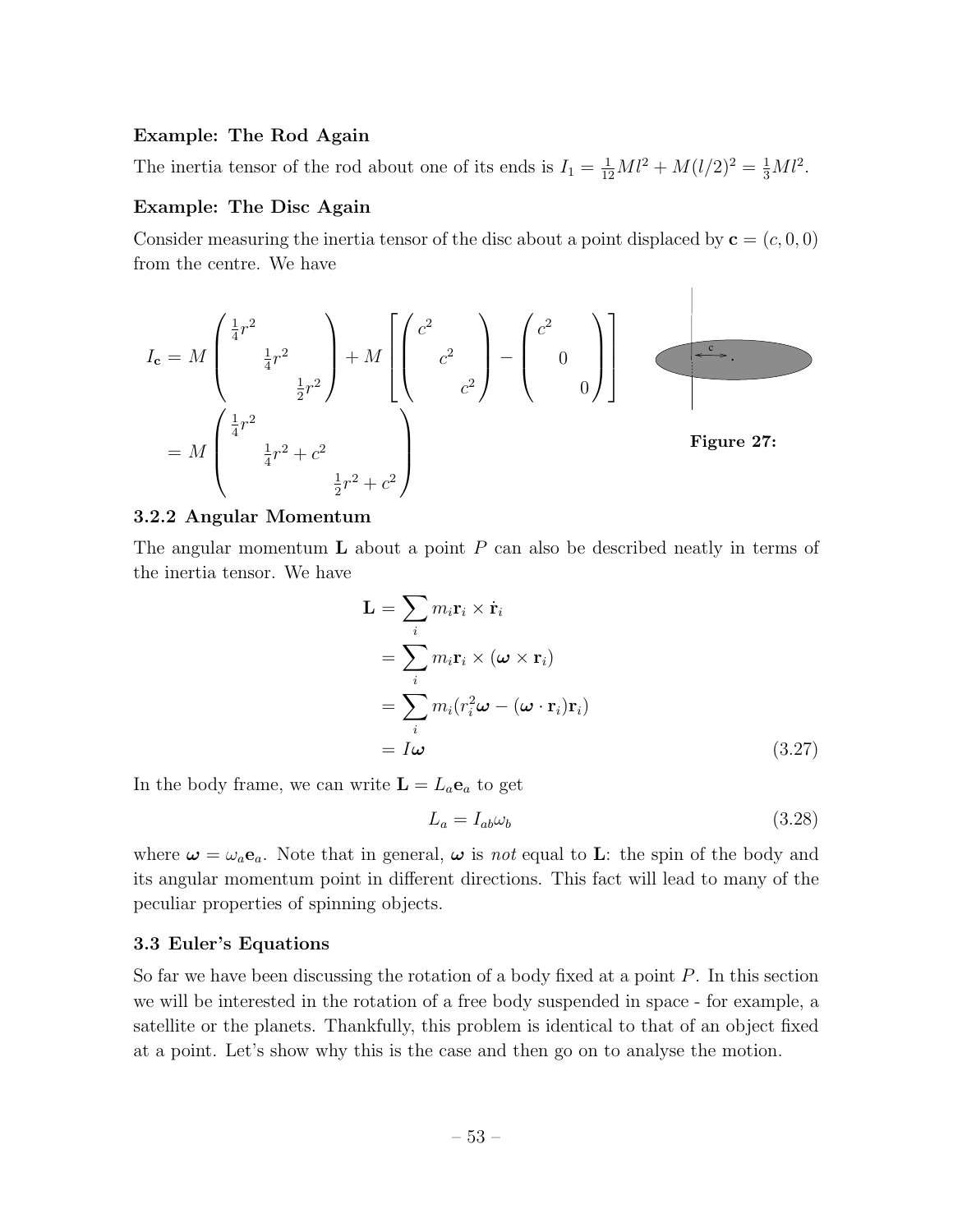

Figure 28:

The most general motion of a body is an overall translation superposed with a rotation. We could take this rotation to be about any point in the body (or, indeed, a point outside the body). But it is useful to consider the rotation to be about the center of mass. We can write the position of a particle in the body as

$$
\mathbf{r}_i(t) = \mathbf{R}(t) + \Delta \mathbf{r}_i(t) \tag{3.29}
$$

where  $\Delta r_i$  is the position measured from the centre of mass. Then examining the kinetic energy (which, for a free body, is all there is)

$$
T = \frac{1}{2} \sum_{i} m_{i} \dot{\mathbf{r}}_{i}^{2}
$$
  
= 
$$
\sum_{i} m_{i} \left[ \frac{1}{2} \dot{\mathbf{R}}^{2} + \dot{\mathbf{R}} \cdot (\boldsymbol{\omega} \times \Delta \mathbf{r}_{i}) + \frac{1}{2} (\boldsymbol{\omega} \times \Delta \mathbf{r}_{i})^{2} \right]
$$
  
= 
$$
\frac{1}{2} M \dot{\mathbf{R}}^{2} + \frac{1}{2} \boldsymbol{\omega}_{a} I_{ab} \boldsymbol{\omega}_{b}
$$
(3.30)

where we've used the fact that  $\sum_i m_i \Delta \mathbf{r}_i = 0$ . So we find that the dynamics separates into the motion of the centre of mass  $\mathbf{R}$ , together with rotation about the centre of mass. This is the reason that the analysis of the last section is valid for a free object.

#### 3.3.1 Euler's Equations

From now on, we shall neglect the center of mass and concentrate on the rotation of the rigid body. Since the body is free, its angular momentum must be conserved. This gives us the vector equation

$$
\frac{d\mathbf{L}}{dt} = 0\tag{3.31}
$$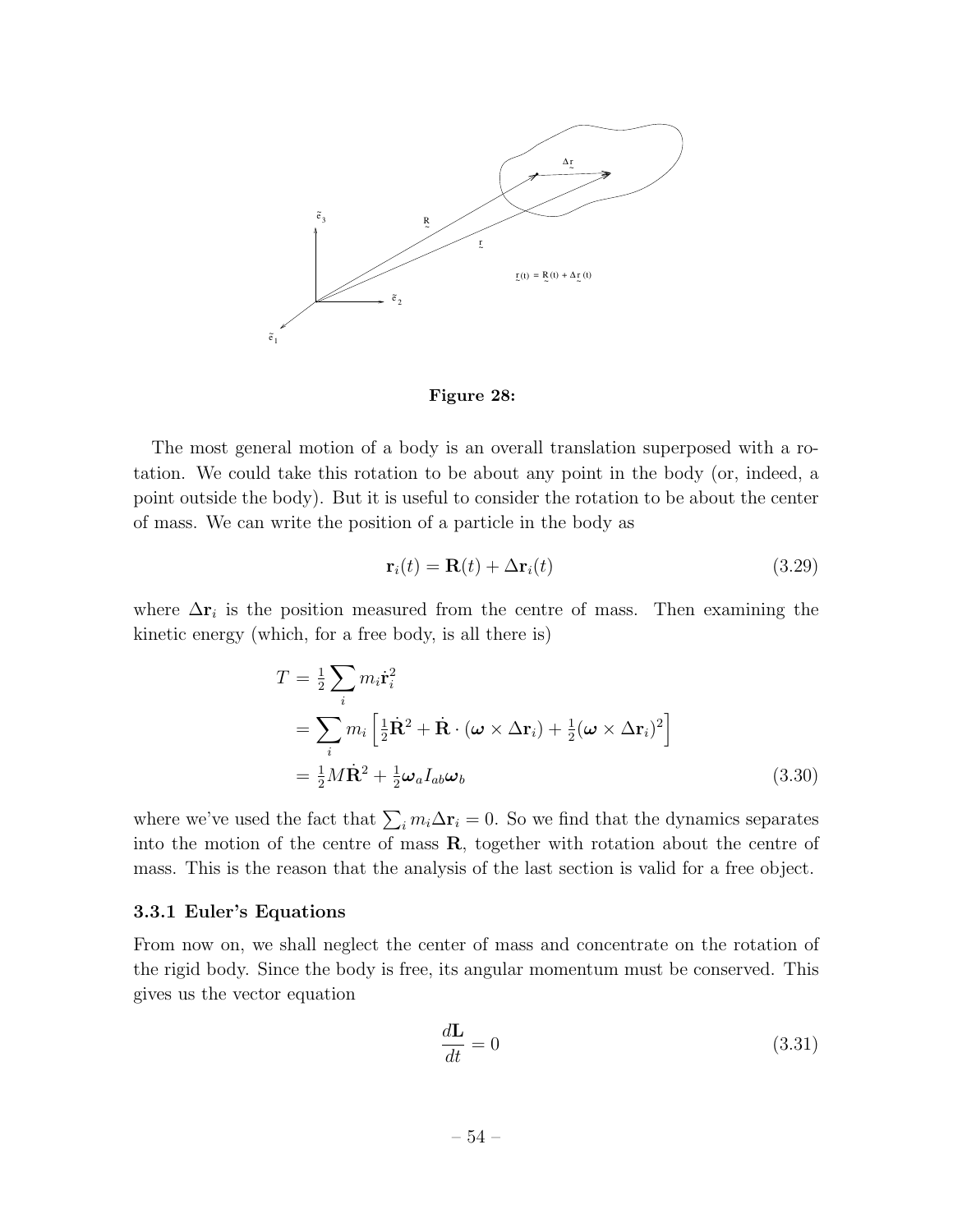Let's expand this in the body frame. we have

$$
0 = \frac{d\mathbf{L}}{dt} = \frac{dL_a}{dt} \mathbf{e}_a + L_a \frac{d\mathbf{e}_a}{dt}
$$
  
=  $\frac{dL_a}{dt} \mathbf{e}_a + L_a \boldsymbol{\omega} \times \mathbf{e}_a$  (3.32)

This simplifies if we choose the body axes *{*e*a}* to coincide with the the principal axes. Using  $L_a = I_{ab} \omega_b$ , we can then write  $L_1 = I_1 \omega_1$  and so on. The equations of motion  $(3.32)$  are now three non-linear coupled first order differential equations,

$$
I_1\dot{\omega}_1 + \omega_2\omega_3(I_3 - I_2) = 0
$$
  
\n
$$
I_2\dot{\omega}_2 + \omega_3\omega_1(I_1 - I_3) = 0
$$
  
\n
$$
I_3\dot{\omega}_3 + \omega_1\omega_2(I_2 - I_1) = 0
$$
\n(3.33)

These are *Euler's Equations*.

We can extend this analysis to include a torque  $\tau$ . The equation of motion becomes  $L = \tau$  and we can again expand in the body frame along the principal axes to derive Euler's equations (3.33), now with the components of the torque on the RHS.

#### 3.4 Free Tops

"To those who study the progress of exact science, the common spinning-top is a symbol of the labours and the perplexities of men."

*James Clerk Maxwell, no less*

In this section, we'll analyse the motion of free rotating bodies (known as free tops) using Euler's equation.

We start with a trivial example: the sphere. For this object,  $I_1 = I_2 = I_3$  which means that the angular velocity  $\omega$  is parallel to the angular momentum L. Indeed, Euler's equations tell us that  $\omega_a$  is a constant in this case and the sphere continues to spin around the same axis you start it on. To find a more interesting case, we need to look at the next simplest object.

#### 3.4.1 The Symmetric Top



Figure 29:

The symmetric top is an object with  $I_1 = I_2 \neq I_3$ . A typical example is drawn in figure 29. Euler's equations become

$$
I_1\dot{\omega}_1 = \omega_2\omega_3(I_1 - I_3)
$$
  
\n
$$
I_2\dot{\omega}_2 = -\omega_1\omega_3(I_1 - I_3)
$$
  
\n
$$
I_3\dot{\omega}_3 = 0
$$
\n(3.34)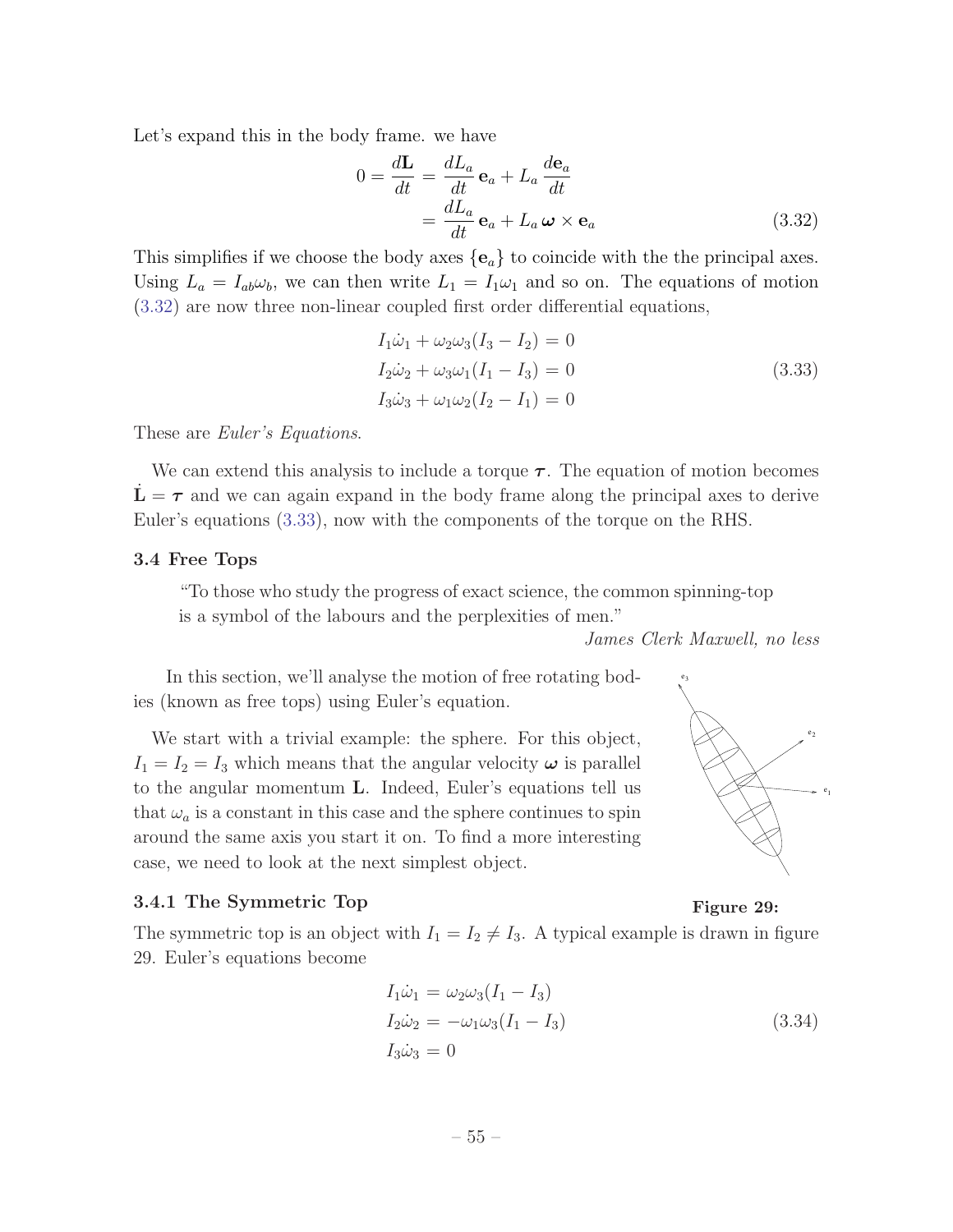

Figure 30: The precession of the spin: the direction of precession depends on whether the object is short and fat  $(I_3 > I_1)$  or tall and skinny  $(I_3 < I_1)$ 

So, in this case, we see that  $\omega_3$ , which is the spin about the symmetric axis, is a constant of motion. In contrast, the spins about the other two axes are time dependent and satisfy

$$
\dot{\omega}_1 = \Omega \omega_2 \qquad , \qquad \dot{\omega}_2 = -\Omega \omega_1 \tag{3.35}
$$

where

$$
\Omega = \omega_3 (I_1 - I_3) / I_1 \tag{3.36}
$$

is a constant. These equations are solved by

$$
(\omega_1, \omega_2) = \omega_0(\sin \Omega t, \cos \Omega t)
$$
\n(3.37)

for any constant  $\omega_0$ . This means that, in the body frame, the direction of the spin is not constant: it *precesses* about the  $e_3$  axis with frequency  $\Omega$ . The direction of the spin depends on the sign on  $\Omega$  or, in other words, whether  $I_1 > I_3$  or  $I_1 < I_3$ . This is drawn in figure 30.

What does this look like in an inertial frame? The angular momentum **L** is a fixed vector. But  $\omega^3$ , and hence  $L_3$ , are also fixed which ensures that the angle between  $e_3$  and  $L$  doesn't change in time. Instead,  $e_3$  precesses around  $L$ , while the body simultaneously spins such that  $\omega$  remains between  $e_3$  and **L**. (If this is hard to visualise, then try searching YouTube for "free symmetric tops" or something



Figure 31:

similar and you will find videos like this.) The fact that  $\omega$  precesses around the body frame axis  $e_3$  is sometimes referred to as a wobble.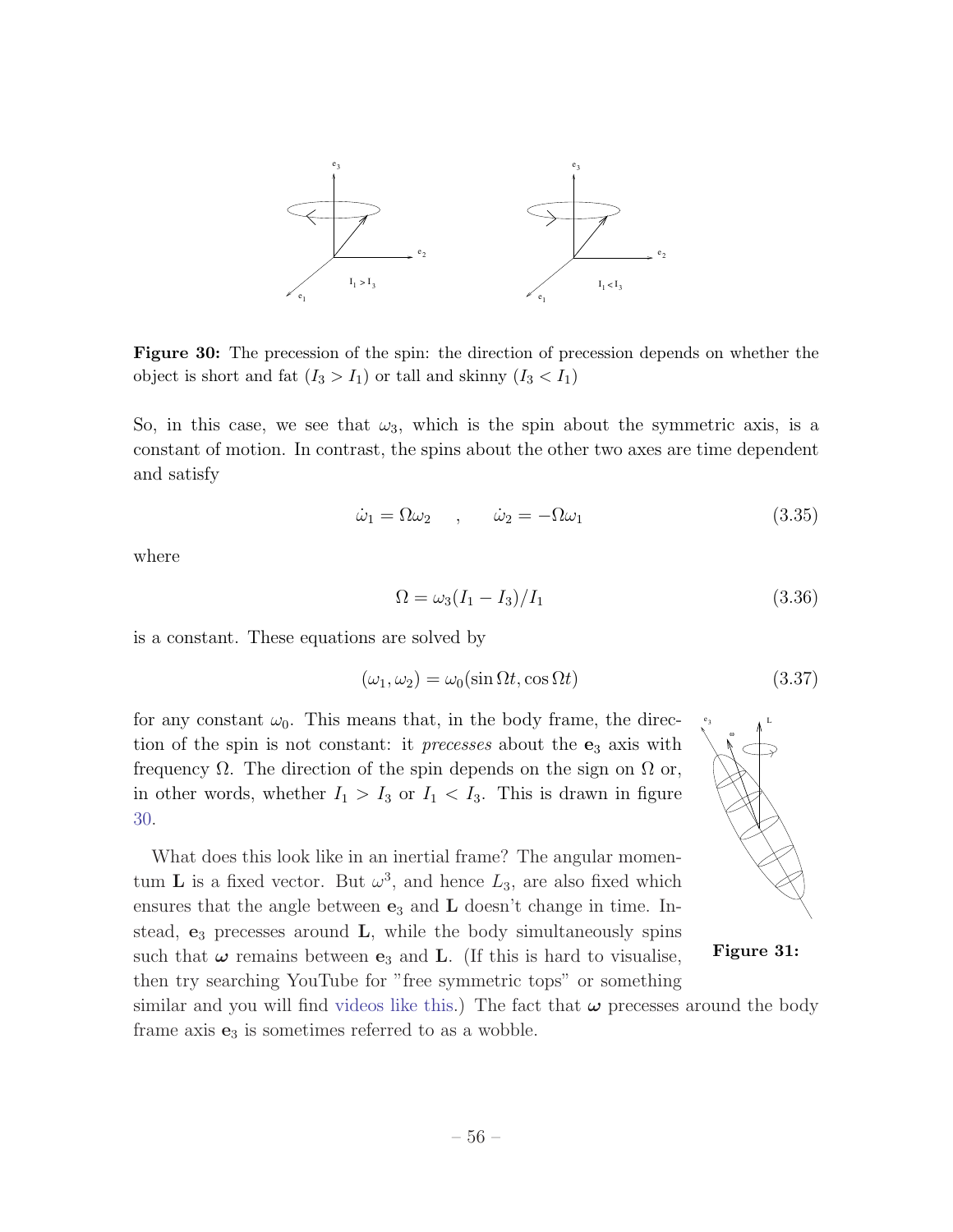#### 3.4.2 Example: The Earth's Wobble

The spin of the earth causes it to bulge at the equator so it is no longer a sphere but can be treated as a symmetric top. It is an oblate ellipsoid, with  $I_3 > I_1$ , and is spherical to roughly 1 part in 300, meaning

$$
\frac{I_1 - I_3}{I_1} \approx -\frac{1}{300}
$$
\n(3.38)

Of course, we know the magnitude of the spin  $\omega_3$ : it is  $\omega_3 = (1 \text{ day})^{-1}$ . This information is enough to calculate the frequency of the earth's wobble; from (3.36), it should be

$$
\Omega_{earth} = \frac{1}{300} \text{ day}^{-1} \tag{3.39}
$$

This calculation was first performed by Euler in 1749 who pre dicted that the Earth completes a wobble every 300 days. Despite many searches, this effect wasn't detected until 1891 when Chandler re-analysed the data and saw a wobble with a period of 427 days. It is now known as the *Chandler wobble*. It is very small! The angular velocity  $\omega$  intercepts the surface of the earth approximately 10 metres from the North pole and precesses around it. More recent measurements place the frequency at 435 days, with the discrepancy between the predicted 300 days and observed 435 days due to the fact that the Earth is not a rigid body, but is flexible because of tidal effects. Less well understood is why these same tidal effects haven't caused



Figure 32:

the wobble to dampen and disappear completely. There are various theories about what keeps the wobble alive, from earthquakes to fluctuating pressure at the bottom of the ocean.

#### 3.4.3 The Asymmetric Top: Stability

The most general body has no symmetries and  $I_1 \neq I_2 \neq I_3 \neq I_1$ . The rotational motion is more complicated but there is a simple result that we will describe here. Consider the case where the spin is completely about one of the principal axes, say  $e_1$ . i.e.

$$
\omega_1 = \Omega \qquad , \qquad \omega_2 = \omega_3 = 0 \tag{3.40}
$$

This solves Euler's equations (3.33). The question we want to ask is: what happens if the spin varies slightly from this direction? To answer this, consider small perturbations about the spin

$$
\omega_1 = \Omega + \eta_1 \quad , \quad \omega_2 = \eta_2 \quad , \quad \omega_3 = \eta_3 \tag{3.41}
$$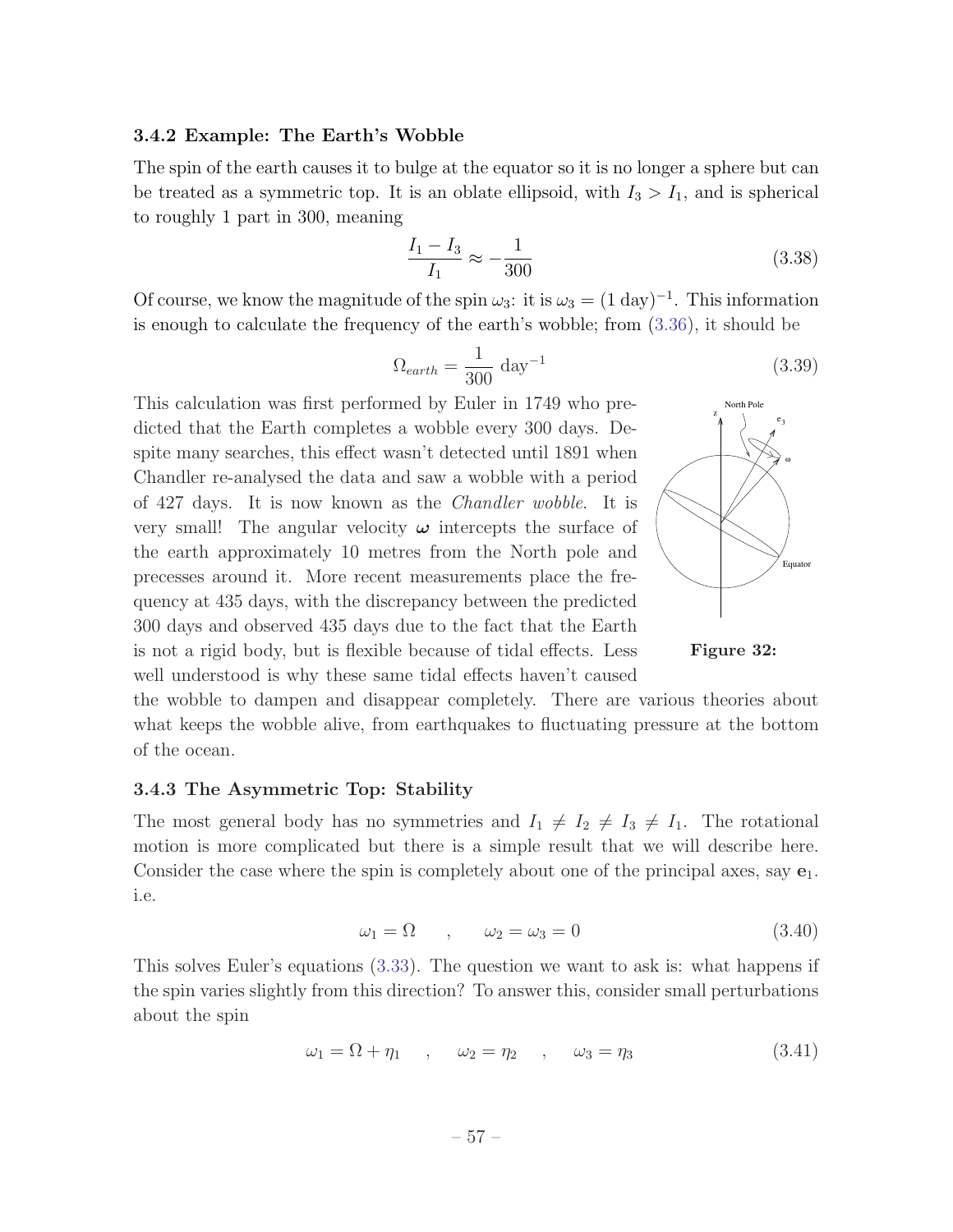where  $\eta_a$ ,  $a = 1, 2, 3$  are all taken to be small. Substituting this into Euler's equations and ignoring terms of order  $\eta^2$  and higher, we have

$$
I_1\dot{\eta}_1 = 0
$$

$$
I_2 \dot{\eta}_2 = \Omega \eta_3 (I_3 - I_1) \tag{3.42}
$$

$$
I_3 \dot{\eta}_3 = \Omega \eta_2 (I_1 - I_2) \tag{3.43}
$$

We substitute the third equation into the second to find an equation for just one of the perturbations, say  $\eta_2$ ,

$$
I_2 \ddot{\eta}_2 = \frac{\Omega^2}{I_3} (I_3 - I_1)(I_1 - I_2)\eta_2 \equiv A\eta_2 \tag{3.44}
$$

The fate of the small perturbation depends on the sign of the quantity *A*. We have two possibilities

- *• A <* 0: In this case, the disturbance will oscillate around the constant motion.
- *• A >* 0: In this case, the disturbance will grow exponentially.

Examining the definition of *A*, we find that the motion is unstable if

$$
I_2 < I_1 < I_3 \quad \text{or} \quad I_3 < I_1 < I_2 \tag{3.45}
$$

with all other motions stable. In other words, a body will rotate stably about the axis with the largest or the smallest moment of inertia, but not about the intermediate axis. Pick up a tennis racket and try it for yourself!

#### 3.4.4 The Asymmetric Top: Poinsot Construction

The analytic solution for the general motion of an asymmetric top is rather complicated, involving Jacobian elliptic functions. But there's a nice geometrical way of viewing the motion due to Poinsot.

We start by working in the body frame. There are two constants of motion: the kinetic energy *T* and the magnitude of the angular momentum  $\mathbf{L}^2$ . In terms of the angular velocity, they are

$$
2T = I_1\omega_1^2 + I_2\omega_2^2 + I_3\omega_3^2\tag{3.46}
$$

$$
\mathbf{L}^2 = I_1^2 \omega_1^2 + I_2^2 \omega_2^2 + I_3^2 \omega_3^2 \tag{3.47}
$$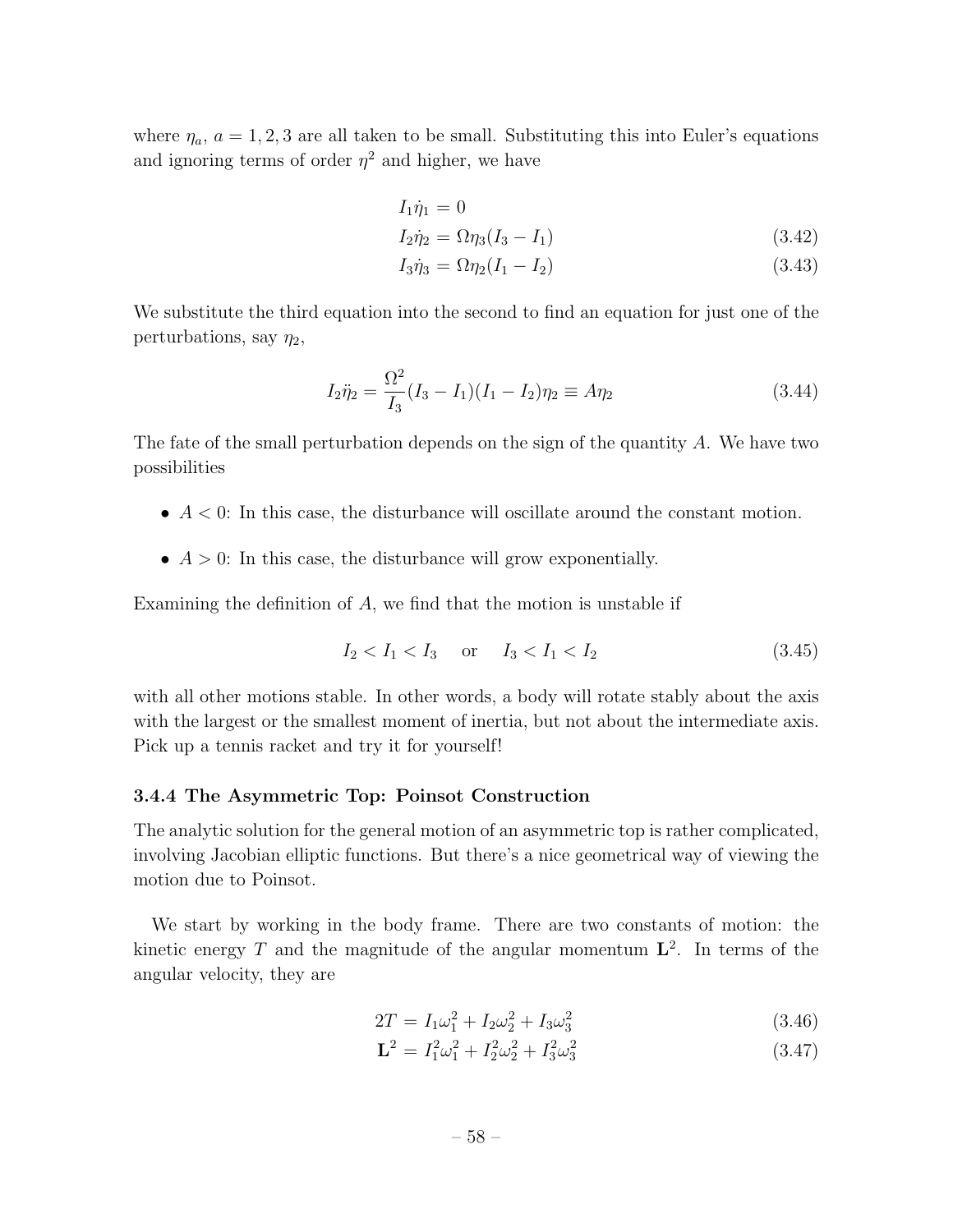Each of these equations defines an ellipsoid in  $\omega$  space. The motion of the vector  $\omega$  is constrained to lie on the intersection of these two ellipsoids. The first of these ellipsoids, defined by

$$
\frac{I_1}{2T}\omega_1^2 + \frac{I_2}{2T}\omega_2^2 + \frac{I_3}{2T}\omega_3^2 = 1\tag{3.48}
$$

is known as the *inertia ellipsoid* (or, sometimes, the inertia quadric). If we fix the kinetic energy, we can think of this abstract ellipsoid as embedded within the object, rotating with it.

The inertia ellipsoid is drawn in figure 33, where we've chosen  $I_1 > I_2 > I_3$  so that the major axis is  $\omega_3$  and the minor axis is  $\omega_1$ . The lines drawn on the figure are the intersection of the inertia ellipsoid with the other ellipsoid, defined by (3.47), for various values of  $L^2$ . Since this has the same major and minor axes as the inertia ellipsoid (because  $I_1^2 > I_2^2 > I_3^2$ , the intersection lines are small circles around the  $\omega_1$  and  $\omega_3$  axes, but two



Figure 33:

lines passing through the  $\omega_2$  axis. For fixed *T* and  $\mathbf{L}^2$ , the vector  $\boldsymbol{\omega}$  moves along one of the intersection lines. This provides a pictorial demonstration of the fact we learnt in the previous subsection: an object will spin in a stable manner around the principal axes with the smallest and largest moments of inertia, but not around the intermediate axis. The path that  $\omega$  traces on the inertia ellipsoid is known as the *polhode* curve. We see from the figure that the polhode curves are always closed, and motion in the body frame is periodic.

So much for the body frame. What does all this look like in the space frame? The vector **L** is a constant of motion. Since the kinetic energy  $2T = L \cdot \omega$  is also constant, we learn that  $\omega$  must lie in a fixed plane perpendicular to **L**. This is known as the *invariable plane*. The inertia ellipsoid touches the invariable plane at the point defined by the angular velocity vector  $\omega$ . Moreover, the invariable plane is always tangent to the inertial ellipsoid at the point  $\omega$ . To see this, note that the angular momentum can be written as

$$
\mathbf{L} = \nabla_{\omega} T \tag{3.49}
$$

where the gradient operator is in  $\omega$  space, i.e.  $\nabla_{\omega} = (\partial/\partial \omega_1, \partial/\partial \omega_2, \partial/\partial \omega_3)$ . But recall that the inertia ellipsoid is defined as a level surface of *T*, so equation (3.49) tells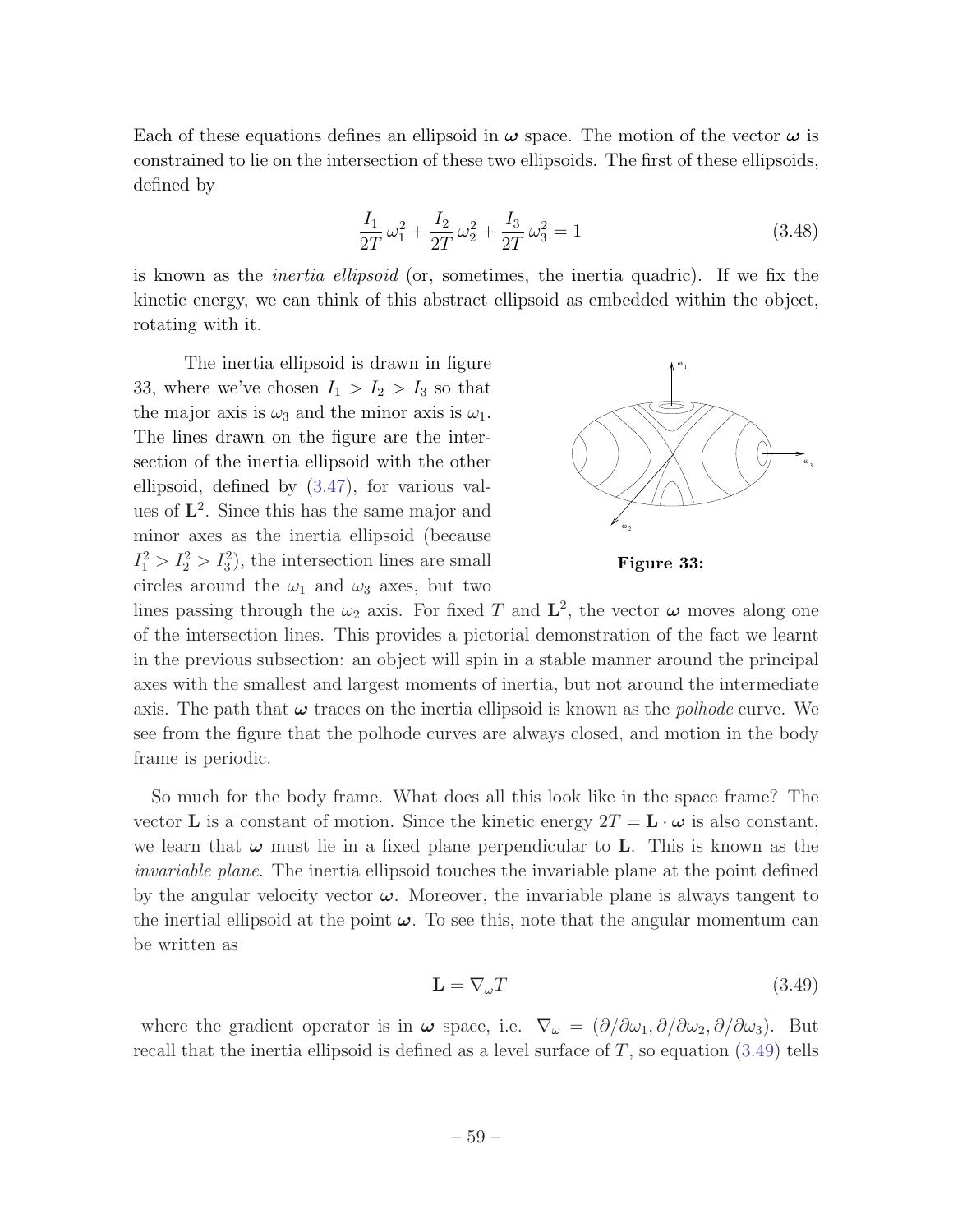

Figure 34: The inertia ellipsoid rolling around on the invariable plane, with the polhode and herpolhode curves drawn for a fixed time period.

us that the angular momentum  $\bf{L}$  is always perpendicular to the ellipsoid. This, in turn, ensures that the invariable plane is always tangent to the ellipsoid. In summary, the angular velocity traces out two curves: one on the inertia ellipsoid, known as the polhode curve, and another on the invariable plane, known as the *herpolhode* curve. The body moves as if it is embedded within the inertia ellipsoid, which rolls around the invariable plane without slipping, with the center of the ellipsoid a constant distance from the plane. The motion is shown in figure 34. Unlike the polhode curve, the herpolhode curve does not necessarily close.

# An Example: The Asteroid Toutatis

Astronomical objects are usually symmetric, but there's an important exception wandering around our solar system, depicted in figure<sup>2</sup> 35. This is the asteroid Toutatis. In September 2004 it passed the earth at a distance of about four times that to the moon. This is (hopefully!) the closest any asteroid will come for the next 60 years. The orbit of Toutatis is thought to be chaotic, which could potentially be bad news for Earth a few centuries from now. As you can see from the picture, its tumbling motion is complicated. It is aperiodic. The pictures show the asteroid at intervals of a day. The angular momentum vector L remains fixed and vertical throughout the motion. The angular velocity  $\omega$  traces out the herpolhode curve in the horizontal plane, perpendicular to L. The angular momentum vector  $\omega$  also traces out a curve over the asteroid's

<sup>2</sup>This picture was created by Scott Hudson of Washington State University and was taken from http://www.solarviews.com/eng/toutatis.htm where you can find many interesting facts about the asteroid.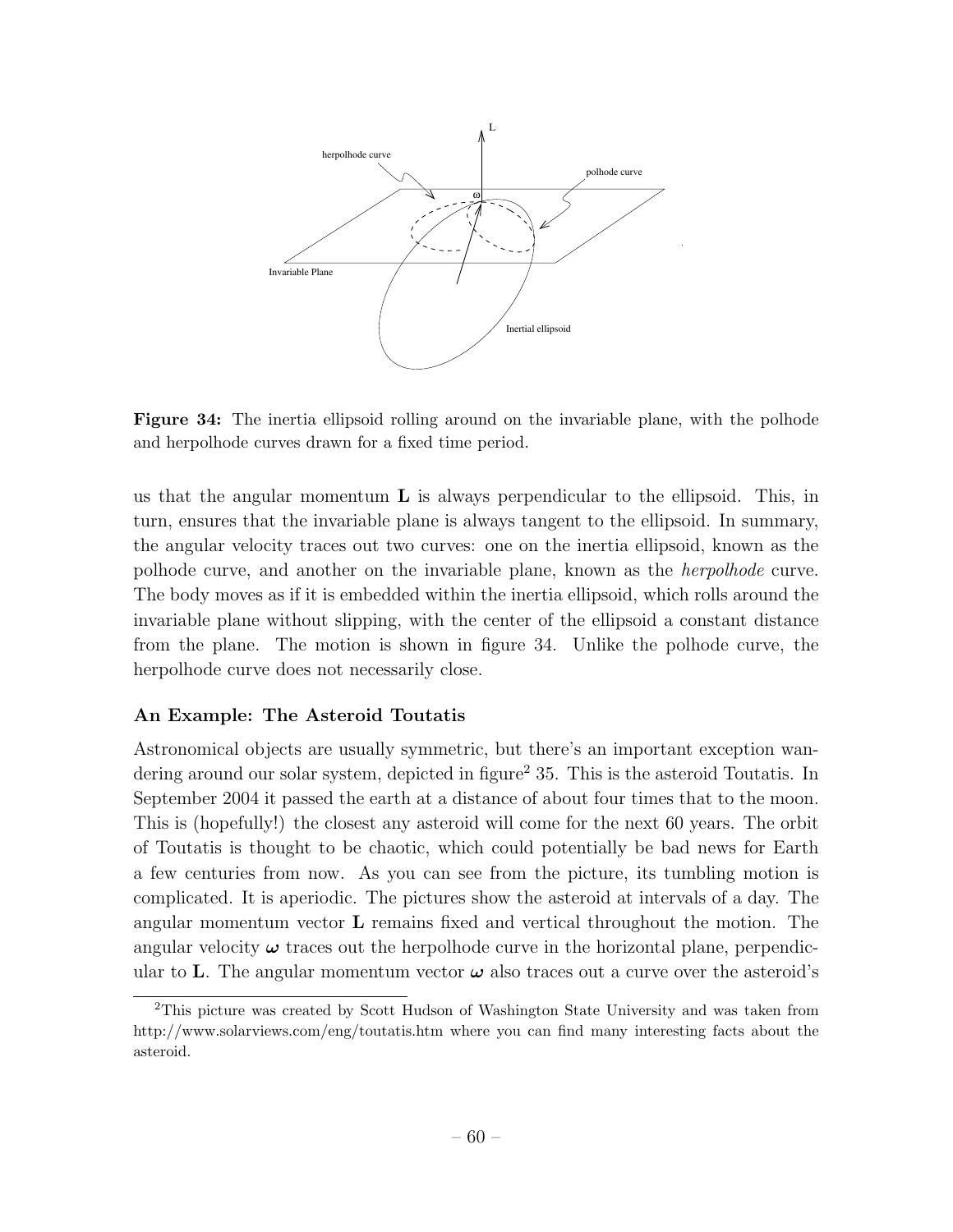

Figure 35: By Toutatis! The three principal axes are shown in red, green and blue (without arrows). The angular momentum **L** is the vertical, purple arrow. The angular velocity  $\omega$  is the circled, yellow arrow.

surface: this is the polhode curve. It has a period of 5.4 days which you can observe by noting that  $\omega$  has roughly the same orientation relative to the principal axes every five to six days.

However, there are further effects at play in a real object like Toutatis which is not spinning around a principal axis. Various stresses and strains lead to dissipation. This means that the angular velocity  $\omega$  does not quite follow the polhode curve in Figure 33. Instead it begins close to the major axis  $\omega_3$  and slowly spirals towards the minor axis  $\omega_1$ . This is why we see so few wobbling asteroids.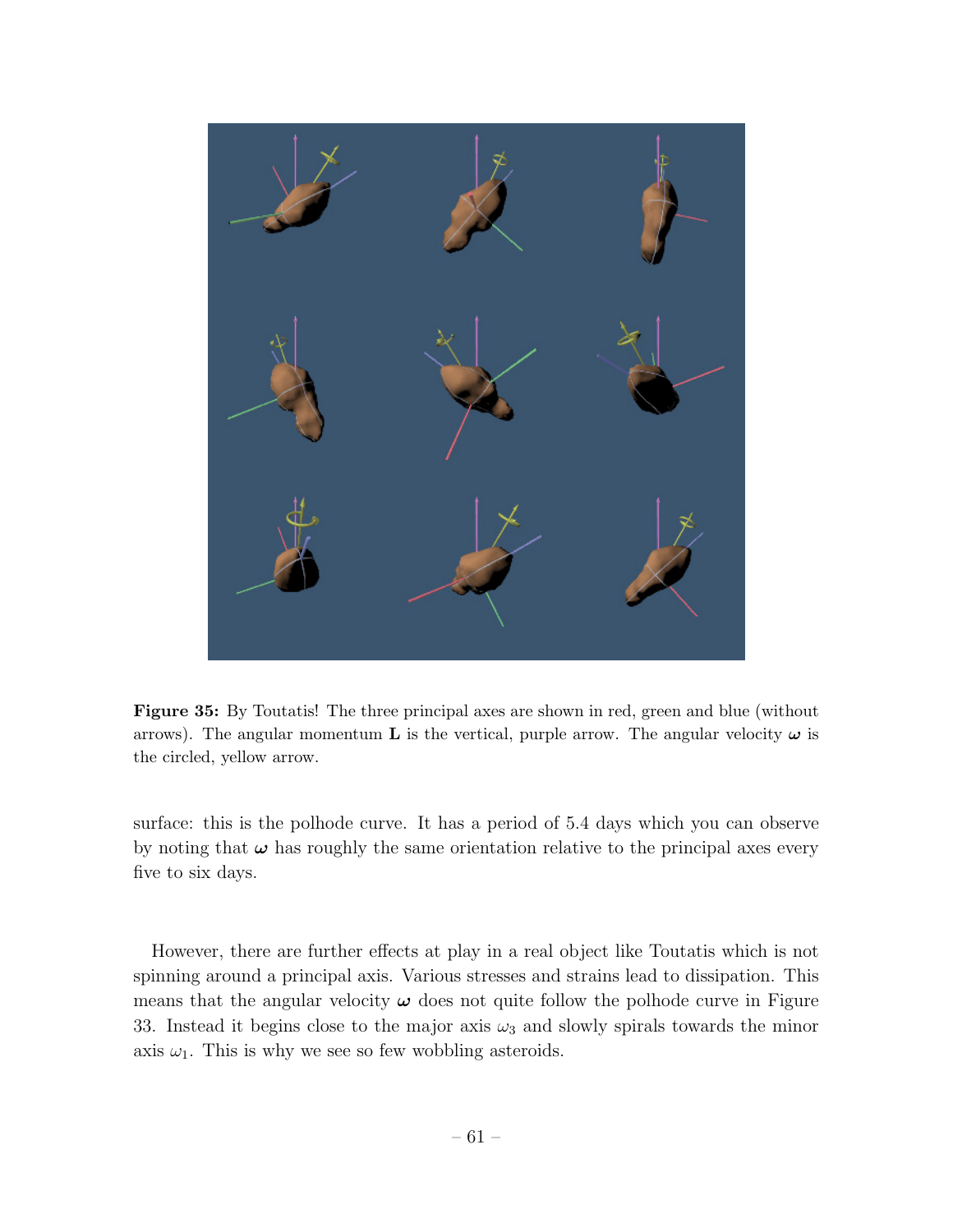#### 3.5 Euler's Angles

So far we've managed to make quite a lot of progress working just with the angular velocity  $\omega_a$  and we haven't needed to introduce an explicit parametrization of the configuration space *C*. But to make further progress we're going to need to do this. We will use a choice due to Euler which often leads to simple solutions.



Figure 36: The rotation from space frame  $\{\tilde{\mathbf{e}}_a\}$  to body frame  $\{\mathbf{e}_a\}$ .

A general rotation of a set of axis is shown in Figure 36. We'd like to construct a way of parameterizing such a rotation. The way to do this was first described by Euler:

# Euler's Theorem:

An arbitrary rotation may be expressed as the product of 3 successive rotations about 3 (in general) different axes.

**Proof:** Let  ${\{\tilde{\mathbf{e}}_a\}}$  be space frame axes. Let  ${\{\mathbf{e}_a\}}$  be body frame axes. We want to find the rotation *R* so that  $\mathbf{e}_a = R_{ab} \tilde{\mathbf{e}}_b$ . We can accomplish this in three steps

$$
\{\tilde{\mathbf{e}}_a\} \stackrel{R_3(\phi)}{\longrightarrow} \{\mathbf{e}'_a\} \stackrel{R_1(\theta)}{\longrightarrow} \{\mathbf{e}''_a\} \stackrel{R_3(\psi)}{\longrightarrow} \{\mathbf{e}_a\} \tag{3.50}
$$

Let's look at these step in turn.

**Step 1:** Rotate by  $\phi$  about the  $\tilde{\mathbf{e}}_3$  axis. So  $\mathbf{e}'_a = R_3(\phi)_{ab}\tilde{\mathbf{e}}_b$  with

$$
R_3(\phi) = \begin{pmatrix} \cos \phi & \sin \phi & 0 \\ -\sin \phi & \cos \phi & 0 \\ 0 & 0 & 1 \end{pmatrix}
$$
 (3.51)

This is shown in Figure 37.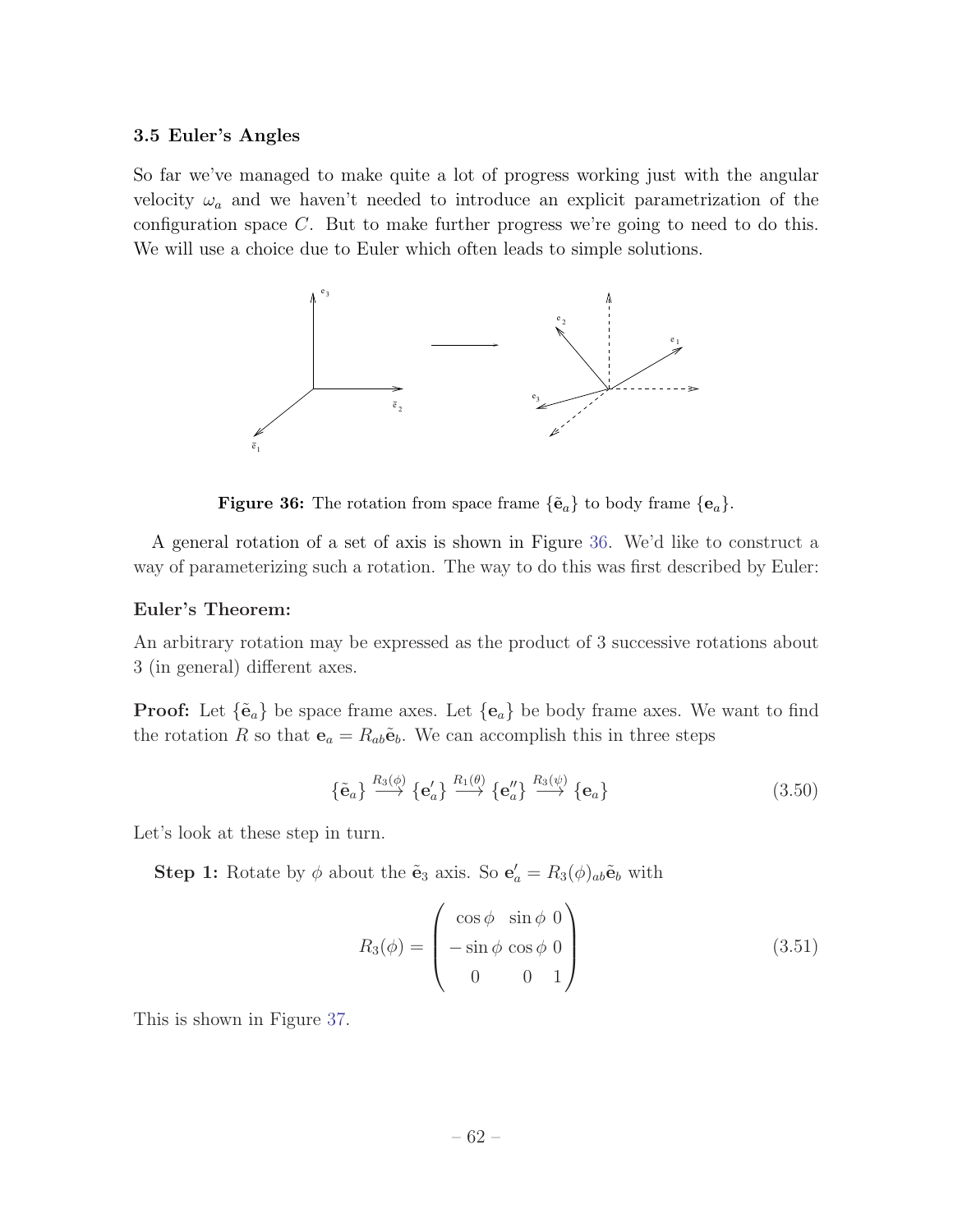

Figure 37: Step 1: Rotate around the space-frame axis  $\tilde{\mathbf{e}}_3$ .

**Step 2:** Rotate by  $\theta$  about the *new* axis  $\mathbf{e}'_1$ . This axis  $\mathbf{e}'_1$  is sometimes called the "line of nodes". We write  $\mathbf{e}_{a}^{"}=R_1(\theta)\mathbf{e}_{b}^{\prime}$  with

$$
R_1(\theta) = \begin{pmatrix} 1 & 0 & 0 \\ 0 & \cos \theta & \sin \theta \\ 0 & -\sin \theta & \cos \theta \end{pmatrix}
$$
 (3.52)

This is shown in Figure 38



**Figure 38:** Step 2: Rotate around the new axis axis  $e'_1$ .

**Step 3:** Rotate by  $\psi$  about the *new new* axis  $\mathbf{e}_3''$  so  $\mathbf{e}_a = R_3(\psi)_{ab} \mathbf{e}_b''$  with

$$
R_3(\psi) = \begin{pmatrix} \cos \psi & \sin \psi & 0 \\ -\sin \psi & \cos \psi & 0 \\ 0 & 0 & 1 \end{pmatrix}
$$
 (3.53)

This is shown in Figure 39.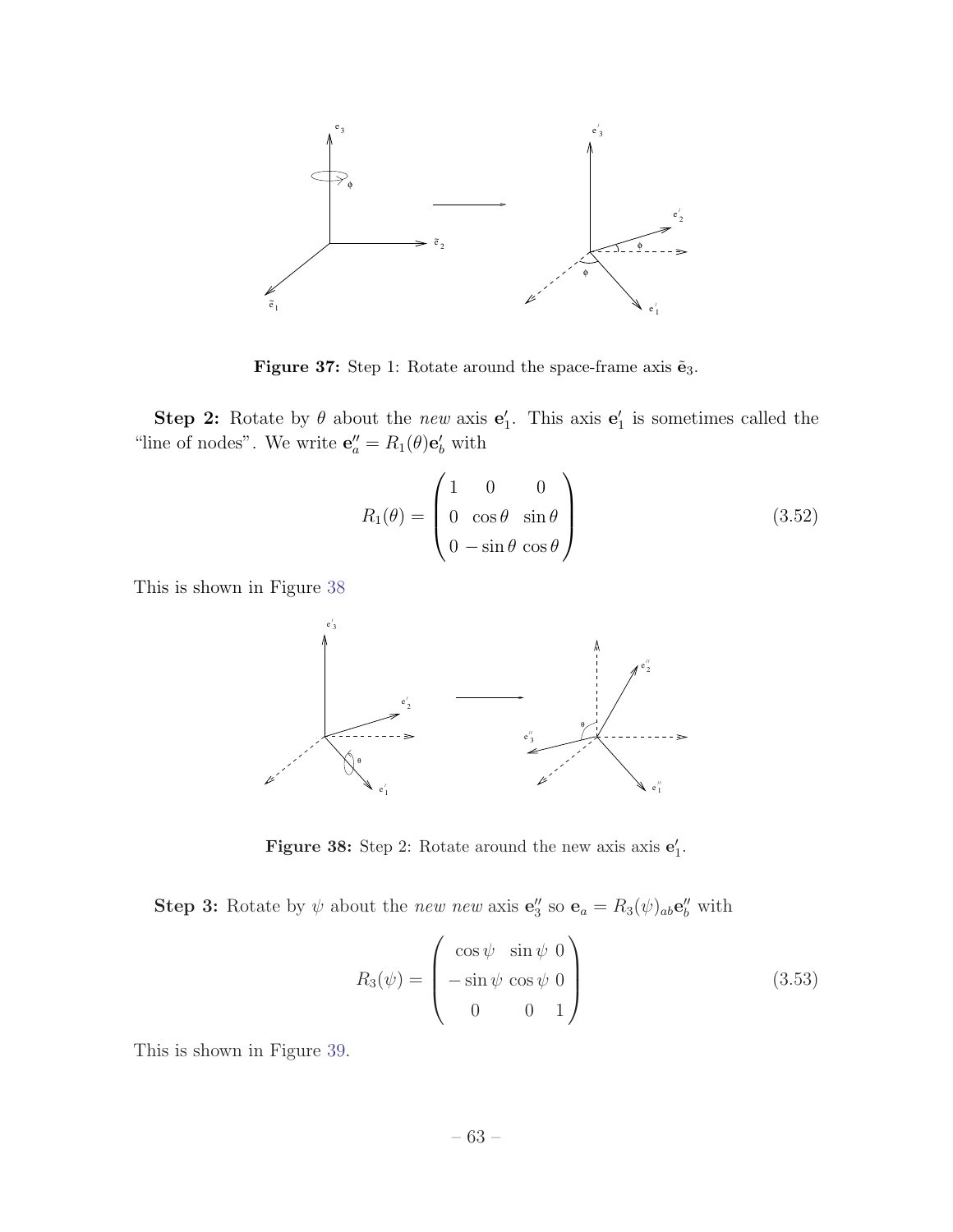

**Figure 39:** Step 3: Rotate around the latest axis  $\mathbf{e}''_3$ .

So putting it all together, we have

$$
R_{ab}(\phi, \theta, \psi) = [R_3(\psi)R_1(\theta)R_3(\phi)]_{ab}
$$
\n(3.54)

 $\Box$ 

The angles  $\phi$ ,  $\theta$ ,  $\psi$  are the Euler angles. If we write out the matrix  $R(\phi, \theta, \psi)$  longhand, it reads

$$
R = \begin{pmatrix} \cos \psi \cos \phi - \cos \theta \sin \phi \sin \psi & \sin \phi \cos \psi + \cos \theta \sin \psi \cos \phi & \sin \theta \sin \psi \\ -\cos \phi \sin \psi - \cos \theta \cos \psi \sin \phi & -\sin \psi \sin \phi + \cos \theta \cos \psi \cos \phi & \sin \theta \cos \psi \\ \sin \theta \sin \phi & -\sin \theta \cos \phi & \cos \theta \end{pmatrix}
$$

**Note:** Recall that we may expand a vector **r** either in the body frame  $\mathbf{r} = r_a \mathbf{e}_a$ , or in the space frame  $\mathbf{r} = \tilde{r}_a \tilde{\mathbf{e}}_a$ . The above rotations can be equally well expressed in terms of the coordinates  $r_a$  rather than the basis  $\{e_a\}$ : we have  $\tilde{r}_b = r_a R_{ab}$ . Be aware that some books choose to describe the Euler angles in terms of the coordinates  $r_a$  which they write in vector form. In some conventions this can lead to an apparent reversal in the ordering of the three rotation matrices.

# 3.5.1 Leonhard Euler (1707-1783)

As is clear from the section headings, the main man for this chapter is Euler, by far the most prolific mathematician of all time. As well as developing the dynamics of rotations, he made huge contributions to the fields of number theory, geometry, topology, analysis and fluid dynamics. For example, the lovely equation  $e^{i\theta} = \cos \theta + i \sin \theta$  is due to Euler. In 1744 he was the first to correctly present a limited example of the calculus of variations (which we saw in section 2.1) although he generously gives credit to a rather botched attempt by his friend Maupertuis in the same year. Euler also invented much of the modern notation of mathematics:  $f(x)$  for a function; *e* for exponential;  $\pi$  for, well,  $\pi$  and so on.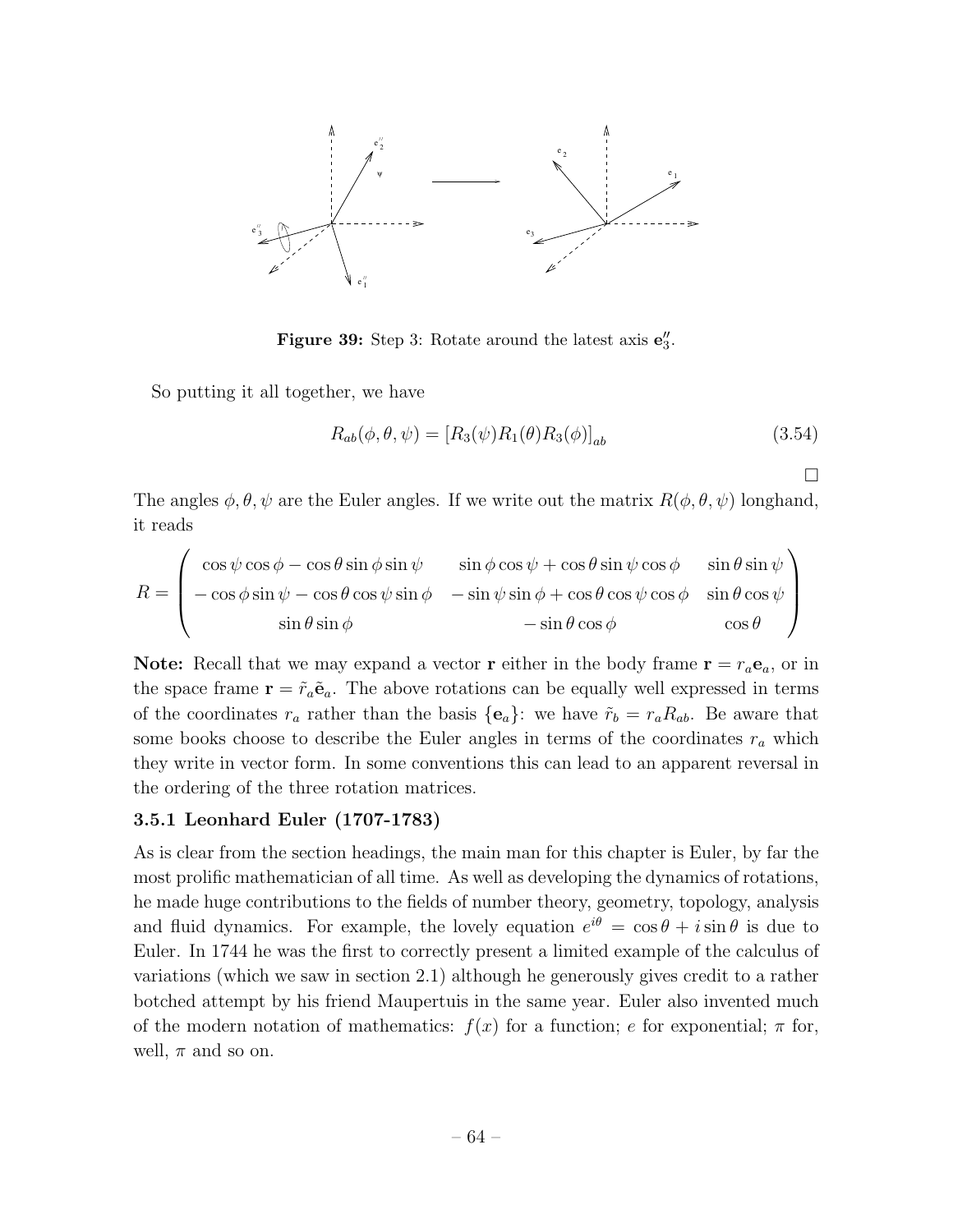Euler was born in Basel, Switzerland and held positions in St Petersburg, Berlin and, after falling out with Frederick the Great, St Petersburg again. He was pretty much absorbed with mathematics day and night. Upon losing the sight in his right eye in his twenties he responded with: "Now I will have less distraction". Even when he went completely blind later in life, it didn't slow him down much as he went on to produce over half of his total work. The St Petersburg Academy of Science continued to publish his work for a full 50 years after his death.

# 3.5.2 Angular Velocity

There's a simple expression for the instantaneous angular velocity  $\omega$  in terms of Euler angles. To derive this, we could simply plug (3.54) into the definition of angular velocity (3.5). But this is tedious, and a little bit of thought about what this means physically will get us there quicker. Consider the motion of a rigid body in an infinitesimal time *dt* during which

$$
(\psi, \theta, \phi) \to (\psi + d\psi, \theta + d\theta, \phi + d\phi) \tag{3.55}
$$

From the definition of the Euler angles, the angular velocity must be of the form

$$
\boldsymbol{\omega} = \dot{\phi} \tilde{\mathbf{e}}_3 + \dot{\theta} \mathbf{e}'_1 + \dot{\psi} \mathbf{e}_3 \tag{3.56}
$$

But we can express the first two vectors in terms of the body frame. They are

$$
\tilde{\mathbf{e}}_3 = \sin \theta \sin \psi \, \mathbf{e}_1 + \sin \theta \cos \psi \, \mathbf{e}_2 + \cos \theta \, \mathbf{e}_3
$$
\n
$$
\mathbf{e}'_1 = \cos \psi \, \mathbf{e}_1 - \sin \psi \, \mathbf{e}_2 \tag{3.57}
$$

from which we can express  $\omega$  in terms of the Euler angles in the body frame axis

$$
\boldsymbol{\omega} = [\dot{\phi}\sin\theta\sin\psi + \dot{\theta}\cos\psi]\mathbf{e}_1 + [\dot{\phi}\sin\theta\cos\psi - \dot{\theta}\sin\psi]\mathbf{e}_2 + [\dot{\psi} + \dot{\phi}\cos\theta]\mathbf{e}_3 \quad (3.58)
$$

By playing a similar game, we can also express  $\omega$  in the space frame axis.

#### 3.5.3 The Free Symmetric Top Revisited

In section 3.4 we studied the free symmetric top working in the *body frame* and found a constant spin  $\omega_3$  while, as shown in equation (3.37),  $\omega_1$  and  $\omega_2$  precess as

$$
(\omega_1, \omega_2) = \omega_0(\sin \Omega t, \cos \Omega t) \quad \text{with} \quad \Omega = \omega_3 \frac{(I_1 - I_3)}{I_1}
$$
 (3.59)

But what does this look like in the *space frame*? Now that we have parametrised motion in the space frame in terms of Euler angles, we can answer this question. This is simplest if we choose the angular momentum  $\bf{L}$  to lie along the  $\tilde{\bf{e}}_3$  space-axis. Then because both **L** and its body-frame component  $L_3 = I_3 \omega_3$  are conserved, so too is the angle between them. But this angle is precisely  $\theta$ . We learn that  $\dot{\theta} = 0$ .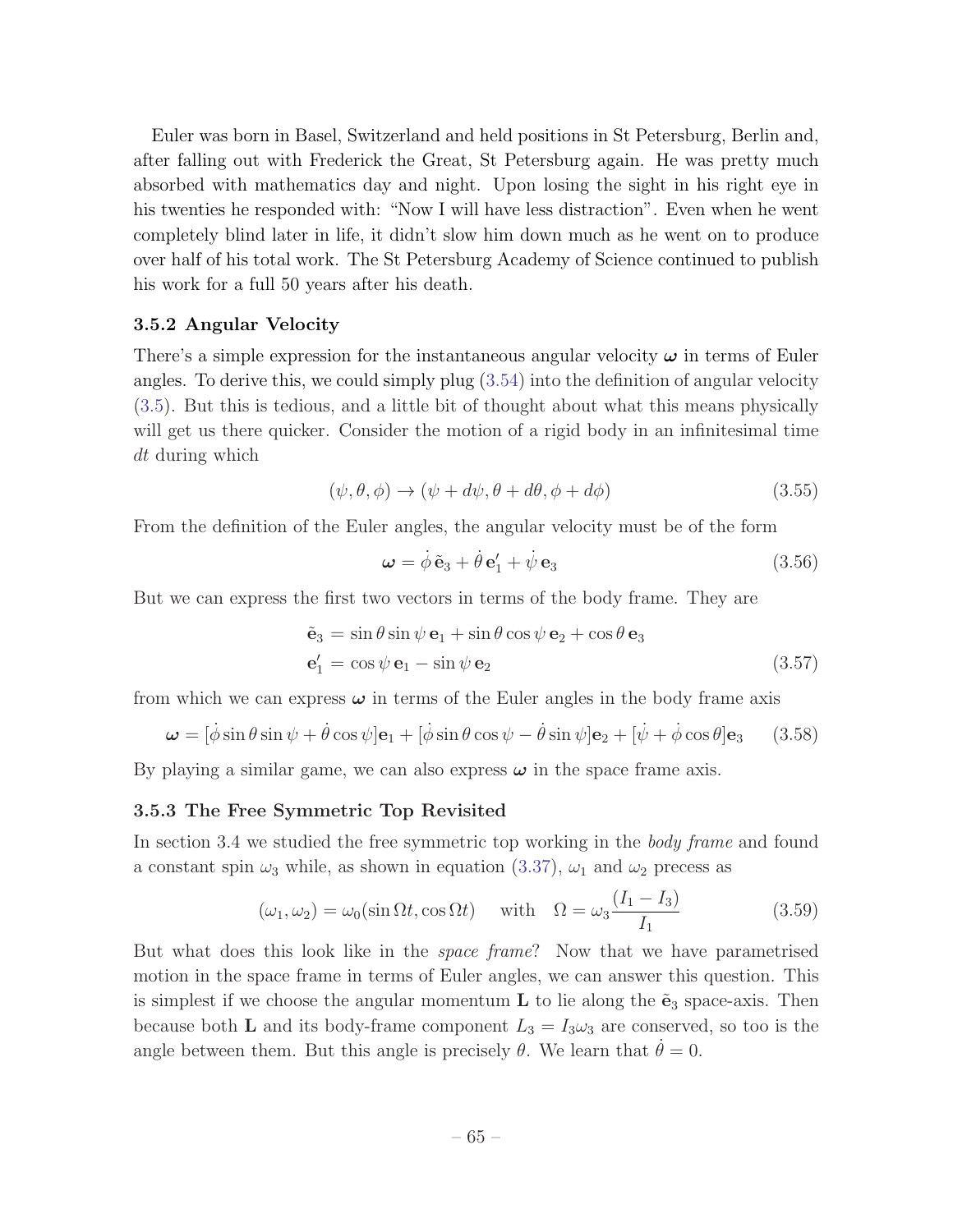

Figure 40: Euler angles for the free symmetric top when L coincides with  $\tilde{e}_3$ 

Next, we use the equations (3.58) to solve for  $\phi(t)$  and  $\psi(t)$ . The solution is given by  $\dot{\psi} = \Omega$ . (This relation also follows by starting at the figure and thinking about how the object spins as it precesses around  $\bf{L}$ .) But we know from  $(3.58)$  that the expression for  $\omega_3$  (which, remember, is the component of  $\omega$  in the body frame) in terms of Euler angles is  $\omega_3 = \dot{\psi} + \dot{\phi}\cos\theta$  so, substituting for  $\Omega = \dot{\psi}$ , we find the precession frequency

$$
\dot{\phi} = \frac{I_3 \omega_3}{I_1 \cos \theta} \tag{3.60}
$$

Staring at the figure, the relationship  $\dot{\psi} = \Omega$  may be not be immediately clear.

#### An Example: The Wobbling Plate

The physicist Richard Feynman tells the following story:

"*I was in the cafeteria and some guy, fooling around, throws a plate in the air. As the plate went up in the air I saw it wobble, and I noticed the red medallion of Cornell on the plate going around. It was pretty obvious to me that the medallion went around faster than the wobbling.*

*I had nothing to do, so I start figuring out the motion of the rotating plate. I discover that when the angle is very slight, the medallion rotates twice as fast as the wobble rate – two to one. It came out of a complicated equation!*

*I went on to work out equations for wobbles. Then I thought about how the electron orbits start to move in relativity. Then there's the Dirac equation*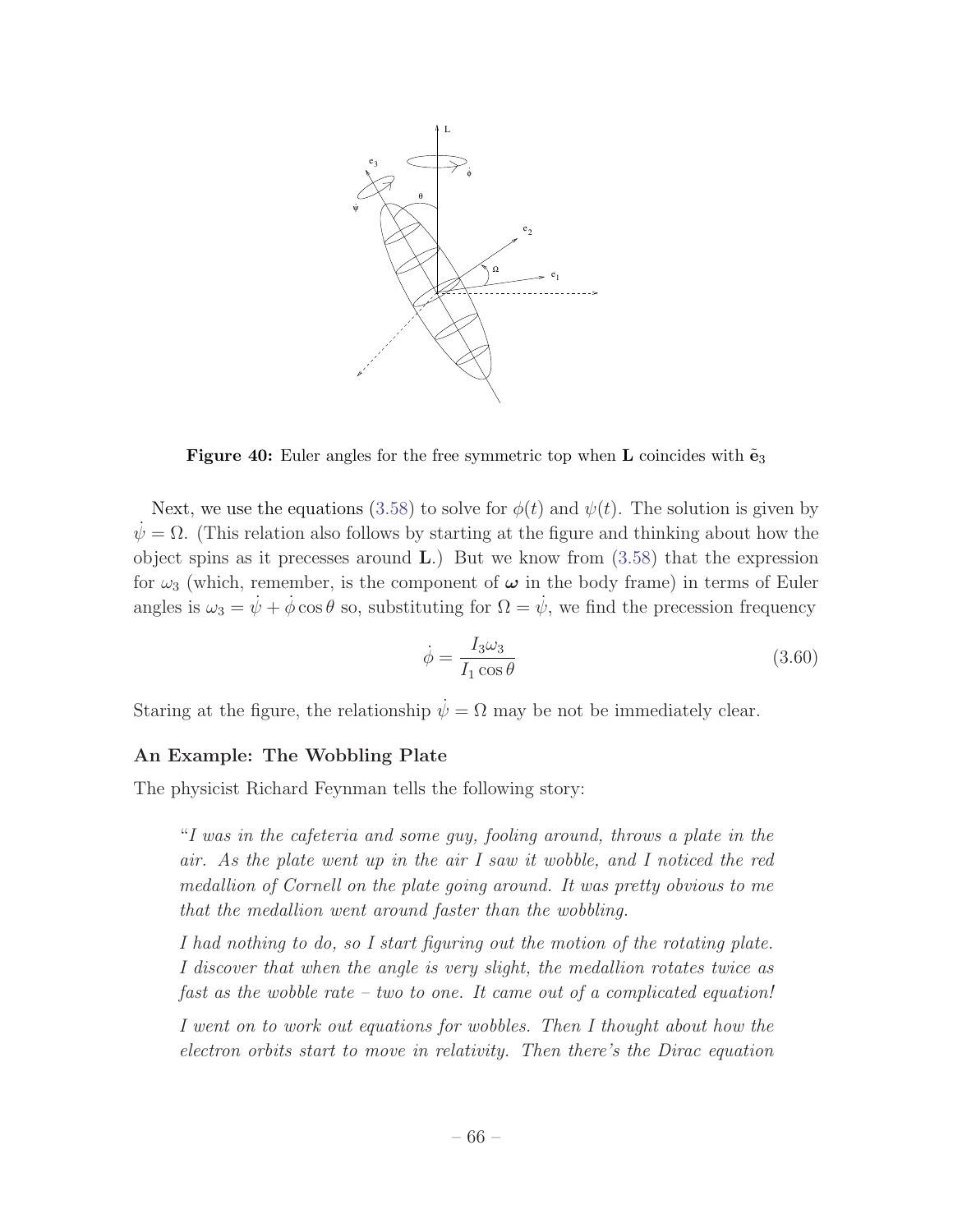*in electrodynamics. And then quantum electrodynamics. And before I knew it....the whole business that I got the Nobel prize for came from that piddling around with the wobbling plate.*"

Feynman was right about quantum electrodynamics. But what about the plate? We can look at this easily using what we've learnt. The spin of the plate is  $\omega_3$ , while the precession, or wobble, rate is  $\phi$ which is given in (3.60). To calculate this, we need the moments of inertia for a plate. But we figured this out for the disc in Section 3.2 where we found that  $I_3 = 2I_1$ . We can use this to see that  $\dot{\psi} = -\omega_3$ for this example and so, for slight angles  $\theta$ , have



.

Figure 41:  $\dot{\phi} \approx -2\dot{\psi}$  (3.61)

Or, in other words, the wobble rate is twice as fast as the spin of the plate. It's the opposite to how Feynman remembers!

There is another elegant and simple method you can use to see that Feynman was wrong: you can pick up a plate and throw it. It's hard to see that the wobble to spin ratio is exactly two. But it's easy to see that it wobbles faster than it spins.

# 3.6 The Heavy Symmetric Top

The "heavy" in the title of this section means that the top is acted upon by gravity. We'll deal only with a symmetric top, pinned at a point *P* which is a distance *l* from the centre of mass. This system is drawn in the figure. The principal axes are  $e_1, e_2$ and  $\mathbf{e}_3$  and we have  $I_1 = I_2$ . From what we have learnt so far, it is easy to write down the Lagrangian:

$$
L = \frac{1}{2}I_1(\omega_1^2 + \omega_2^2) + \frac{1}{2}I_3\omega_3^2 - Mgl\cos\theta
$$
  
=  $\frac{1}{2}I_1(\dot{\theta}^2 + \sin^2\theta\dot{\phi}^2) + \frac{1}{2}I_3(\dot{\psi} + \cos\theta\dot{\phi})^2 - Mgl\cos\theta$  (3.62)

A quick examination of this equation tells us that both  $\psi$  and  $\phi$  are ignorable coordinates. This gives us the constants of motion  $p_{\psi}$  and  $p_{\phi}$ , where

$$
p_{\psi} = I_3(\dot{\psi} + \cos \theta \, \dot{\phi}) = I_3 \omega_3 \tag{3.63}
$$

This is the angular momentum about the symmetry axis  $e_3$  of the top. The angular velocity  $\omega_3$  about this axis is simply called the *spin* of the top and, as for the free symmetric top, it is a constant. The other constant of motion is

$$
p_{\phi} = I_1 \sin^2 \theta \dot{\phi} + I_3 \cos \theta (\dot{\psi} + \dot{\phi} \cos \theta) \tag{3.64}
$$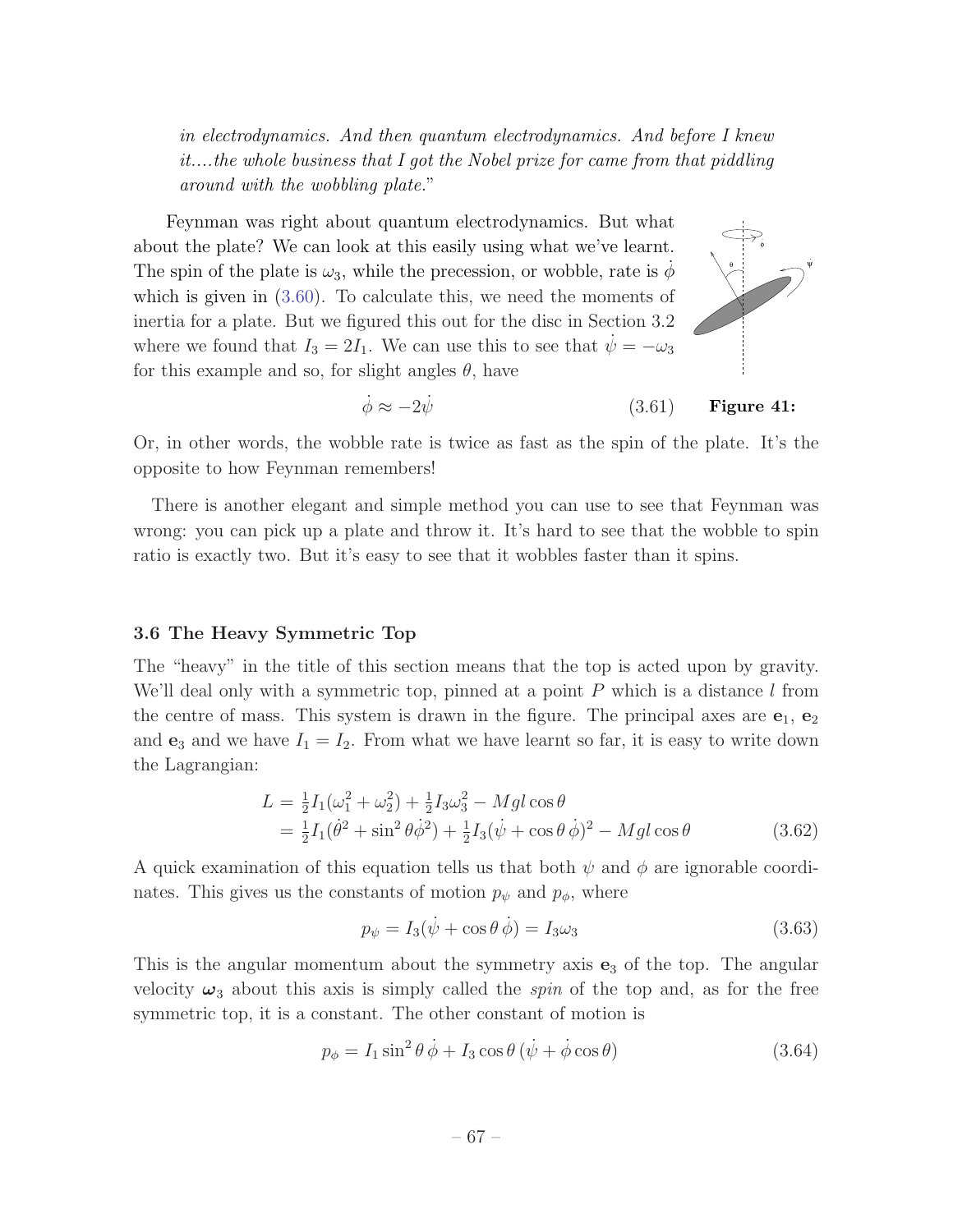

Figure 42: The heavy top with its Euler angles

As well as these two conjugate momenta, the total energy *E* is also conserved

$$
E = T + V = \frac{1}{2}I_1(\dot{\theta}^2 + \dot{\phi}^2 \sin^2 \theta) + \frac{1}{2}I_3\omega_3^2 + Mgl\cos\theta
$$
 (3.65)

To simplify these equations, let's define the two constants

$$
a = \frac{I_3 \omega_3}{I_1} \quad \text{and} \quad b = \frac{p_\phi}{I_1} \tag{3.66}
$$

Then we can write

$$
\dot{\phi} = \frac{b - a\cos\theta}{\sin^2\theta} \tag{3.67}
$$

and

$$
\dot{\psi} = \frac{I_1 a}{I_3} - \frac{(b - a\cos\theta)\cos\theta}{\sin^2\theta} \tag{3.68}
$$

So if we can solve  $\theta = \theta(t)$  somehow, then we can always integrate these two equations to get  $\phi(t)$  and  $\psi(t)$ . But first we have to figure out what  $\theta$  is doing. To do this, let's define the "reduced energy"  $E' = E - \frac{1}{2} I_3 \omega_3^2$ . Then, since *E* and  $\omega_3$  are constant, so is  $E'$ . We have

$$
E' = \frac{1}{2}I_1\dot{\theta}^2 + V_{\text{eff}}(\theta)
$$
\n(3.69)

where the effective potential is

$$
V_{\text{eff}}(\theta) = \frac{I_1(b - a\cos\theta)^2}{2\sin^2\theta} + Mgl\cos\theta
$$
 (3.70)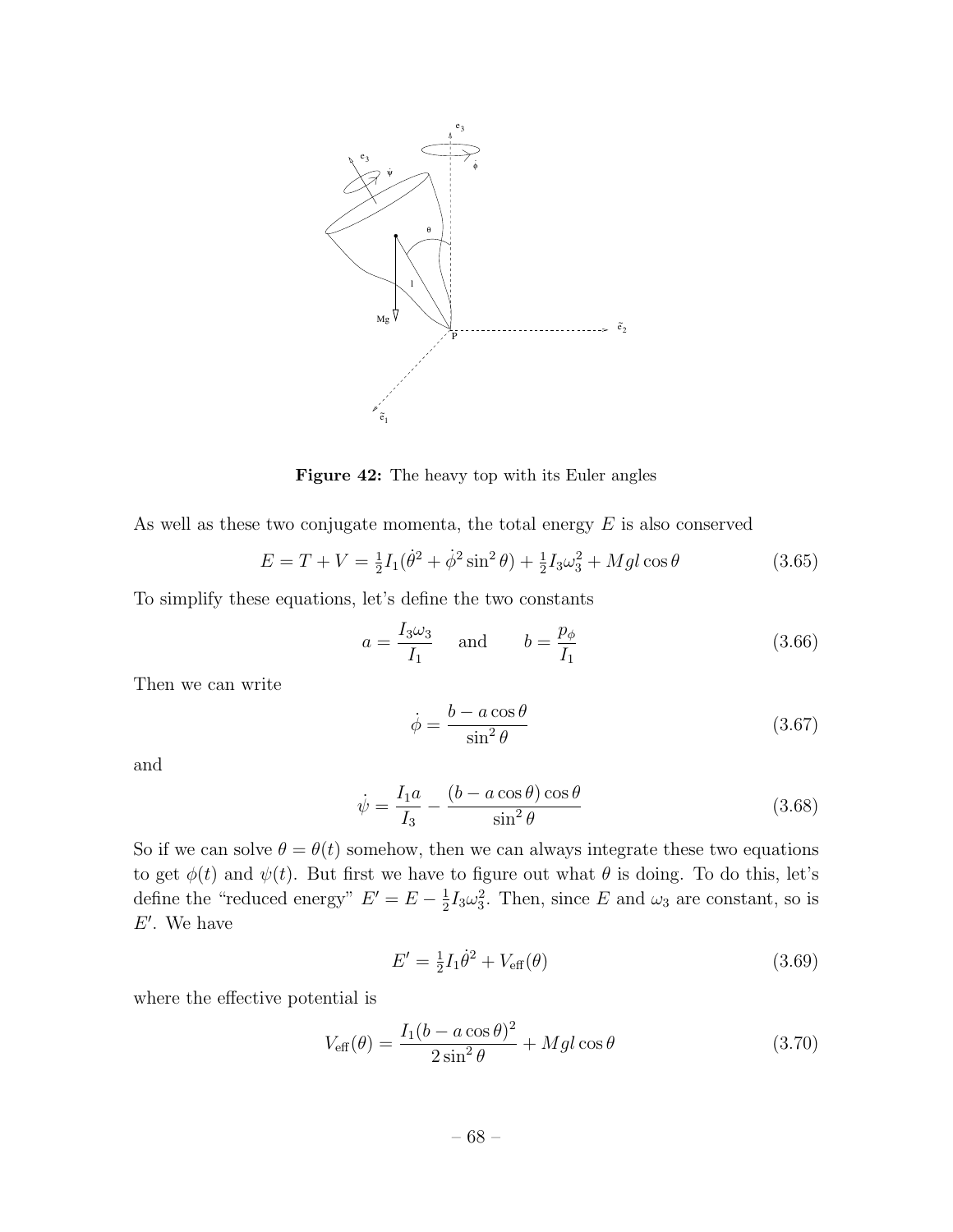

Figure 43:

So we've succeeded in getting an equation (3.69) purely in terms of  $\theta$ . To simplify the analysis, let's define the new coordinate

$$
u = \cos \theta \tag{3.71}
$$

Clearly  $-1 \le u \le 1$ . We'll also define two further constants to help put the equations in the most concise form

$$
\alpha = \frac{2E'}{I_1} \quad \text{and} \quad \beta = \frac{2Mgl}{I_1} \tag{3.72}
$$

With all these redefinitions, the equations of motion (3.67), (3.68) and (3.69) can be written as

$$
\dot{u}^2 = (1 - u^2)(\alpha - \beta u) - (b - au)^2 \equiv f(u) \tag{3.73}
$$

$$
\dot{\phi} = \frac{b - au}{1 - u^2} \tag{3.74}
$$

$$
\dot{\psi} = \frac{I_1 a}{I_3} - \frac{u(b - au)}{1 - u^2} \tag{3.75}
$$

We could take the square root of equation (3.73) and integrate to reduce the problem to quadrature. The resulting integral is known as an "elliptic integral". But, rather than doing this, there's a better way to understand the physics qualitatively.

Note that the function  $f(u)$  defined in  $(3.73)$  is a cubic polynomial that behaves as

$$
f(u) \to \begin{cases} +\infty & \text{as } u \to \infty \\ -\infty & \text{as } u \to -\infty \end{cases}
$$
 (3.76)

and  $f(\pm 1) = -(b \mp a)^2 \leq 0$ . So if we plot the function  $f(u)$ , it looks like figure 43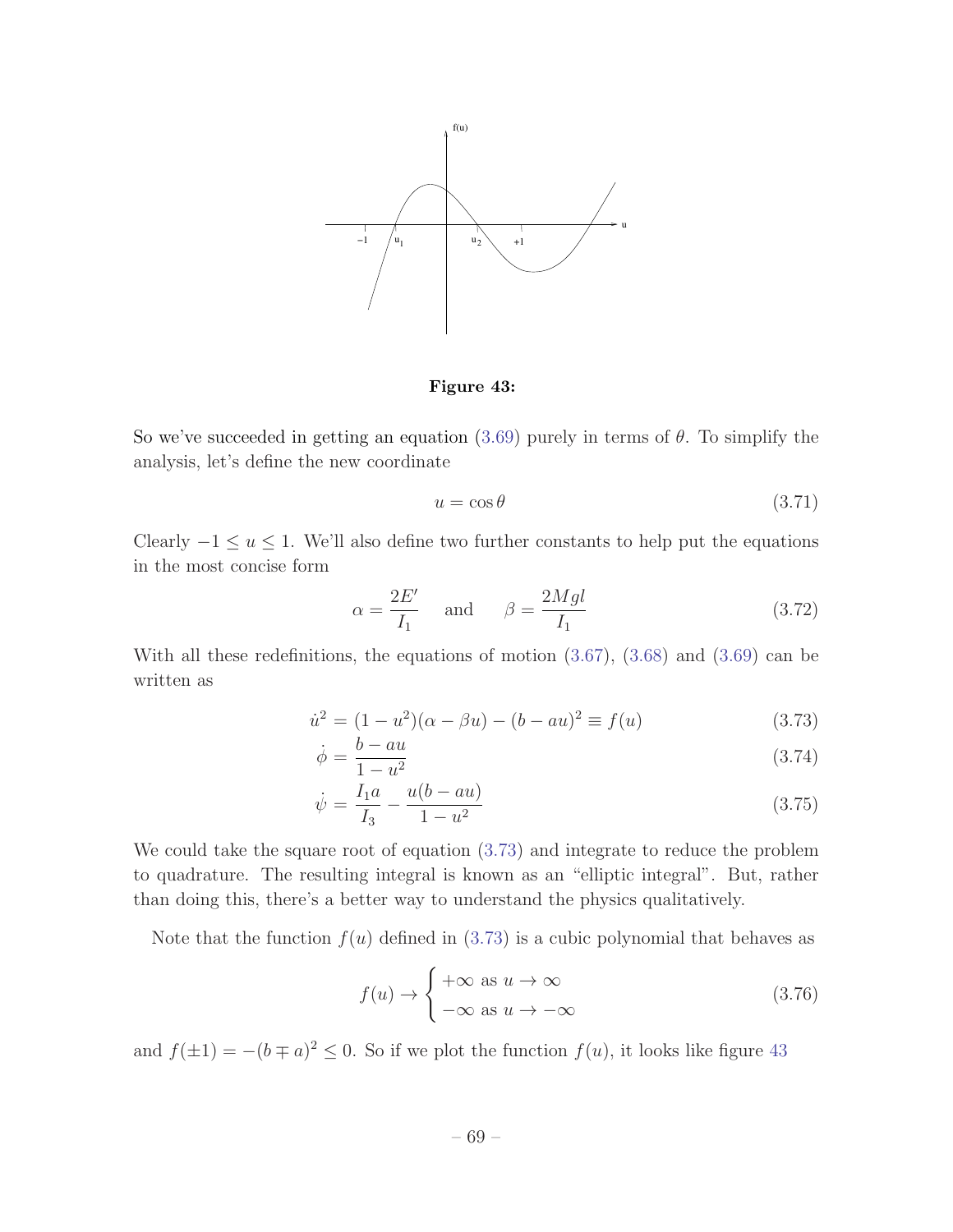

Figure 44: The three different types of motion depend on the direction of precession at the extremal points.

The physical range is  $\dot{u}^2 = f(u) > 0$  and  $-1 \le u \le 1$  so we find that, like in the spherical pendulum and central force problem, the system is confined to lie between the two roots of  $f(u)$ .

There are three possibilities for the motion depending on the sign of  $\dot{\phi}$  at the two roots  $u = u_1$  and  $u = u_2$  as determined by (3.74). These are

- $\dot{\phi} > 0$  at both  $u = u_1$  and  $u = u_2$
- $\dot{\phi} > 0$  at  $u = u_1$ , but  $\dot{\phi} < 0$  at  $u = u_2$
- $\dot{\phi} > 0$  at  $u = u_1$  and  $\dot{\phi} = 0$  at  $u = u_2$

The different paths of the top corresponding to these three possibilities are shown in figure 44. Motion in  $\phi$  is called *precession* while motion in  $\theta$  is known as *nutation*.

# 3.6.1 Letting the Top go

The last of these three motions is not as unlikely as it may first appear. Suppose we spin the top and let it go at some angle  $\theta$ . What happens? We have the initial conditions

$$
\dot{\theta}_{t=0} = 0 \Rightarrow f(u_{t=0}) = 0
$$
  
\n
$$
\Rightarrow u_{t=0} = u_2
$$
  
\nand 
$$
\dot{\phi}_{t=0} = 0 \Rightarrow b - au_{t=0} = 0
$$
  
\n
$$
\Rightarrow u_{t=0} = \frac{b}{a}
$$
 (3.77)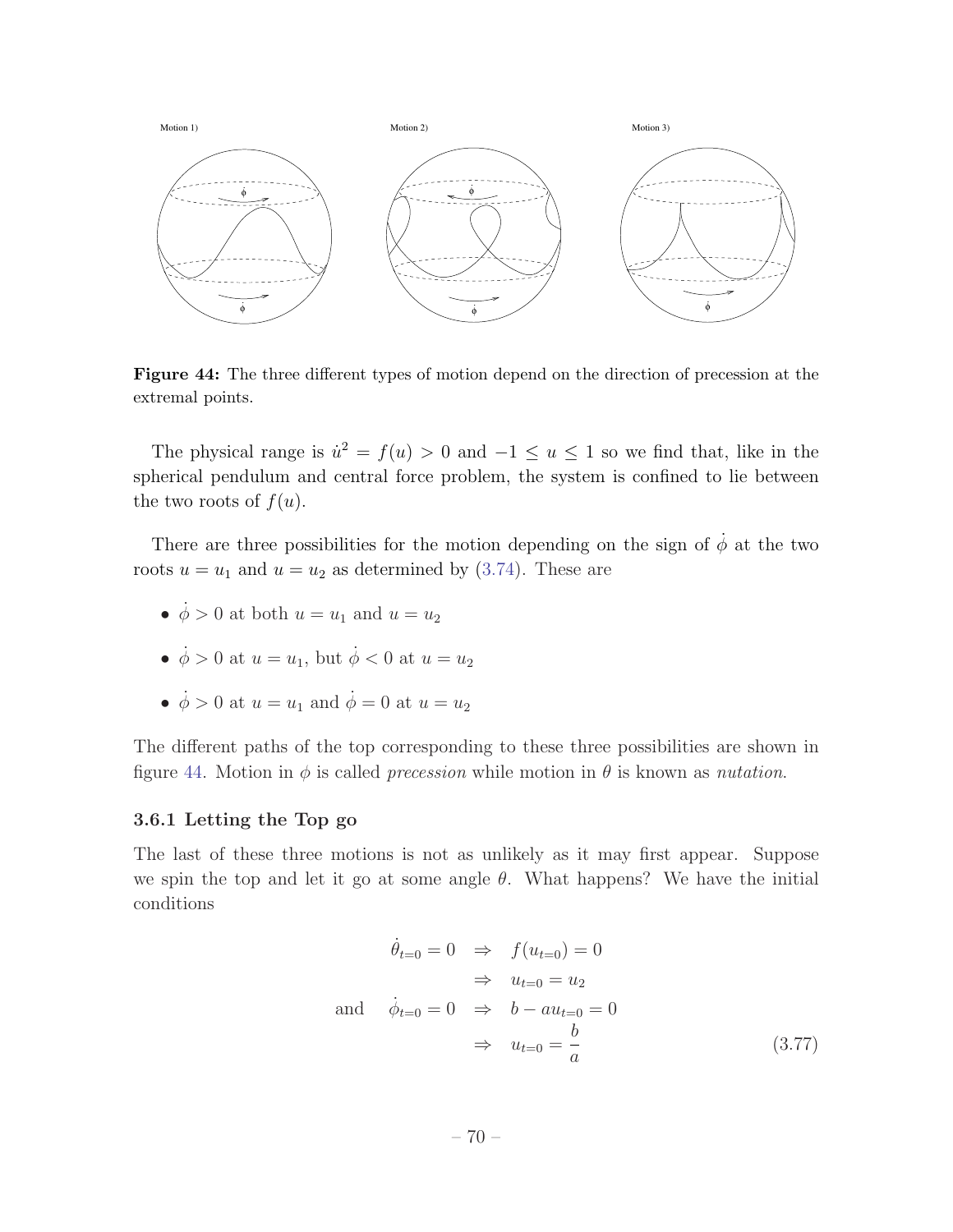Remember also that the quantity

$$
p_{\phi} = I_1 \dot{\phi} \sin^2 \theta + I_3 \omega_3 \cos \theta = I_3 \omega_3 \cos \theta_{t=0}
$$
\n(3.78)

is a constant of motion. We now have enough information to figure out the qualitative motion of the top. Firstly, it starts to fall under the influence of gravity, so  $\theta$  increases. But as the top falls,  $\dot{\phi}$  must turn and increase in order to keep  $p_{\phi}$  constant. Moreover, we also see that the direction of the precession  $\phi$  must be in the same direction as the spin  $\omega_3$  itself. What we get is motion of the third kind.

#### 3.6.2 Uniform Precession

Can we make the top precess with bobbing up and down? i.e. with  $\dot{\theta} = 0$  and  $\dot{\phi}$ constant. For this to happen, we would need the function  $f(u)$  to have a single root  $u_0$ lying in the physical range  $-1 \le u_0 \le +1$ . This root must satisfy,

$$
f(u_0) = (1 - u_0^2)(\alpha - \beta u_0) - (b - au_0)^2 = 0
$$
  
and 
$$
f'(u_0) = -2u_0(\alpha - \beta u_0) - \beta(1 - u_0^2) + 2a(b - au_0) = 0
$$
 (3.79)

Combining these, we find  $\frac{1}{2}\beta = a\dot{\phi} - \dot{\phi}^2 u_0$ . Substituting the definitions  $I_1a = I_3\omega_3$  and  $\beta = 2Mgl/I_1$  into this expression, we find

$$
Mgl = \dot{\phi}(I_3\omega_3 - I_1\dot{\phi}\cos\theta_0) \tag{3.80}
$$

The interpretation of this equation is as follows: for a fixed value of  $\omega_3$  (the spin of the top) and  $\theta_0$  (the angle at which you let it go), we need to give exactly the right push  $\phi$  to



Figure 45:

make the top spin without bobbing. In fact, since equation (3.80) is quadratic in  $\phi$ , there are two frequencies with which the top can precess without bobbing.

Of course, these "slow" and "fast" precessions only exist if equation (3.80) has any solutions at all. Since it is quadratic, this is not guaranteed, but requires

$$
\omega_3 > \frac{2}{I_3} \sqrt{Mgl I_1 \cos \theta_0} \tag{3.81}
$$

So we see that, for a given  $\theta_0$ , the top has to be spinning fast enough in order to have uniform solutions. What happens if it's not spinning fast enough? Well, the top falls over!



Figure 46: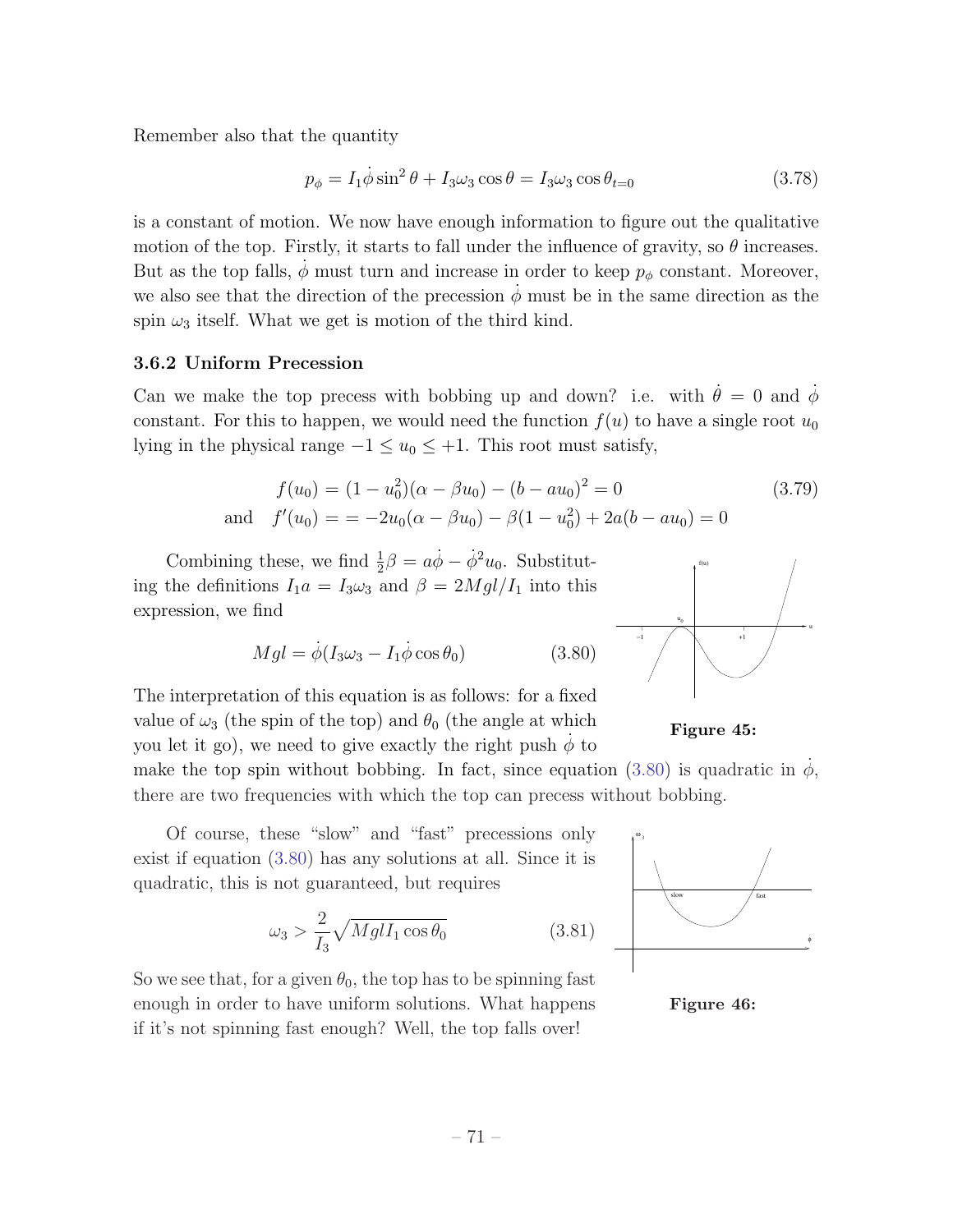

**Figure 47:** The function  $f(u)$  for the stable and unstable sleeping top.

#### 3.6.3 The Sleeping Top

Suppose we start the top spinning in an upright position, with

$$
\theta = \dot{\theta} = 0 \tag{3.82}
$$

When it spins upright, it is called a *sleeping top*. The question we want to answer is: will it stay there? Or will it fall over? From  $(3.73)$ , we see that the function  $f(u)$  must have a root at  $\theta = 0$ , or  $u = +1$ :  $f(1) = 0$ . From the definitions (3.66) and (3.72), we can check that  $a = b$  and  $\alpha = \beta$  in this situation and  $f(u)$  actually has a double zero at  $u = +1$ ,

$$
f(u) = (1 - u)^2 (\alpha (1 + u) - a^2)
$$
\n(3.83)

The second root of  $f(u)$  is at  $u_2 = a^2/\alpha - 1$ . There are two possibilities

1:  $u_2 > 1$  or  $\omega_3^2 > 4I_1Mgl/I_3^2$ . In this case, the graph of  $f(u)$  is drawn in first in figure 47. This motion is stable: if we perturb the initial conditions slightly, we will perturb the function  $f(u)$  slightly, but the physical condition that we must restrict to the regime  $f(u) > 0$  means that the motion will continue to be trapped near  $u = 1$ 

2:  $u_2 < 1$  or  $\omega_3^2 < 4I_1Mgl/I_3^2$ . In this case, the function  $f(u)$  looks like the second figure of 47. Now the top is unstable; slight changes in the initial condition allow a large excursion.

In practice, the top spins upright until it is slowed by friction to  $I_3\omega_3 = 2\sqrt{I_1Mgl}$ , at which point it starts to fall and precess.

#### 3.6.4 The Precession of the Equinox

The Euler angles for the earth are drawn in figure 48. The earth spins at an angle of  $\theta = 23.5^{\circ}$  to the plane of its orbit around the sun (known as the plane of the elliptic).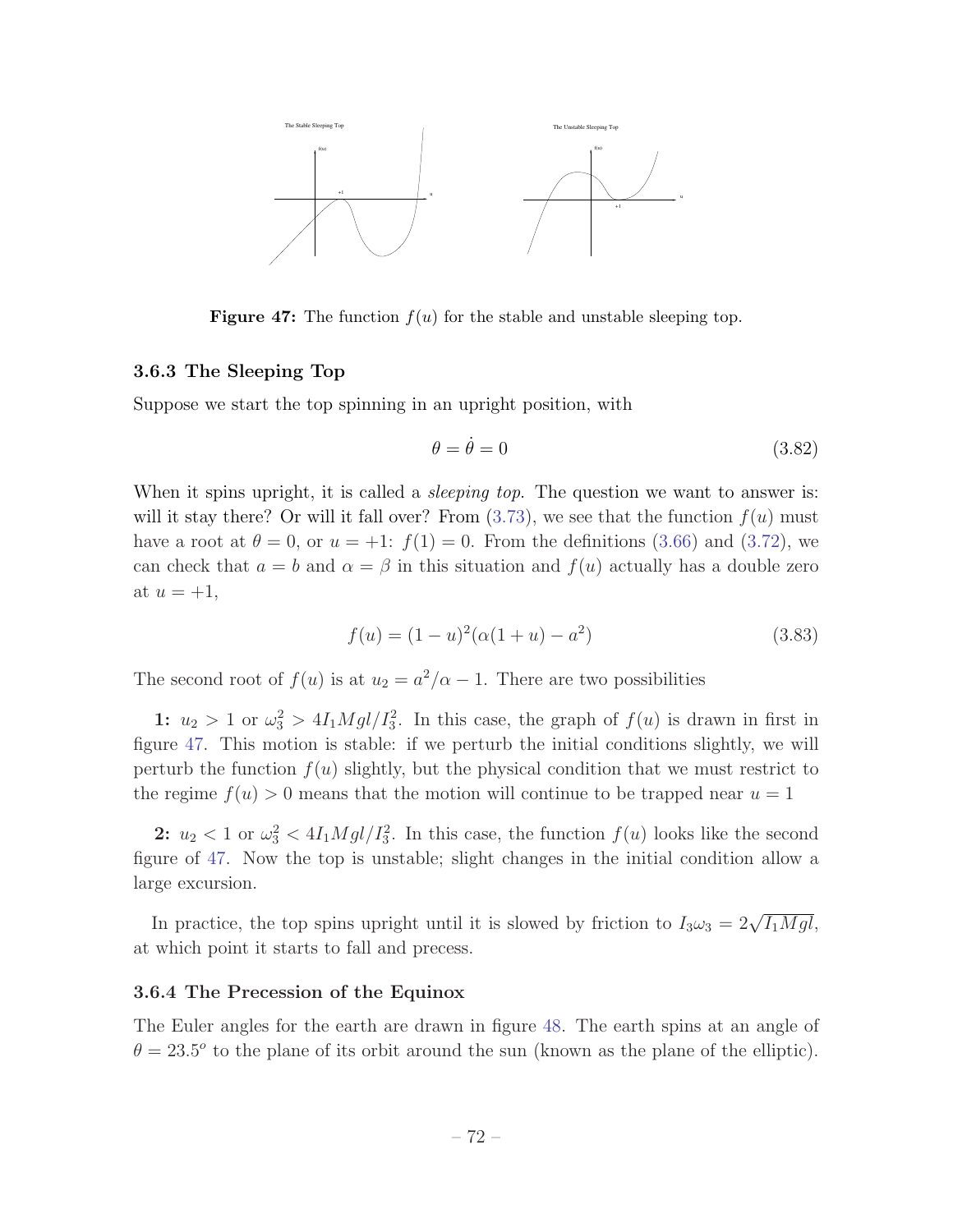

Figure 48: The precession of the earth.

The spin of the earth is  $\dot{\psi} = (day)^{-1}$ . This causes the earth to bulge at the equator so it is no longer a sphere, but rather a symmetric top. In turn, this allows the moon and sun to exert a torque on the earth which produces a precession  $\dot{\phi}$ . Physically this means that the direction in which the north pole points traces a circle in the sky and what we currently call the "pole star" will no longer be in several thousand years time. It turns out that this precession is "retrograde" i.e. opposite to the direction of the spin.

One can calculate the precession  $\dot{\phi}$  of the earth due to the moon and sun using the techniques described in the chapter. But the calculation is rather long and we won't go over it in this course. (See the book by Hand and Finch if you're interested). Instead, we will use a different technique to calculate the precession of the earth: astrology.<sup>3</sup>

To compute the precession of the earth, the first fact we need to know is that Jesus was born in the age of Pisces. This doesn't mean that Jesus looked up Pisces in his daily horoscope (while scholars are divided over the exact date of his birth, he seems to exhibit many traits of a typical Capricorn) but rather refers to the patch of the sky in which the sun appears during the first day of spring. Known in astronomical terms as the "vernal equinox", this day of the year is defined by the property that the sun sits directly above the equator at midday. As the earth precesses, this event takes place at a slightly different point in its orbit each year, with a slightly different backdrop of stars as a result. The astrological age is defined to be the background constellation in which the sun rises during vernal equinox.

<sup>&</sup>lt;sup>3</sup>I learnt about this fact from John Baez' website where you can find lots of well written explanations of curiosities in mathematical physics: http://math.ucr.edu/home/baez/README.html.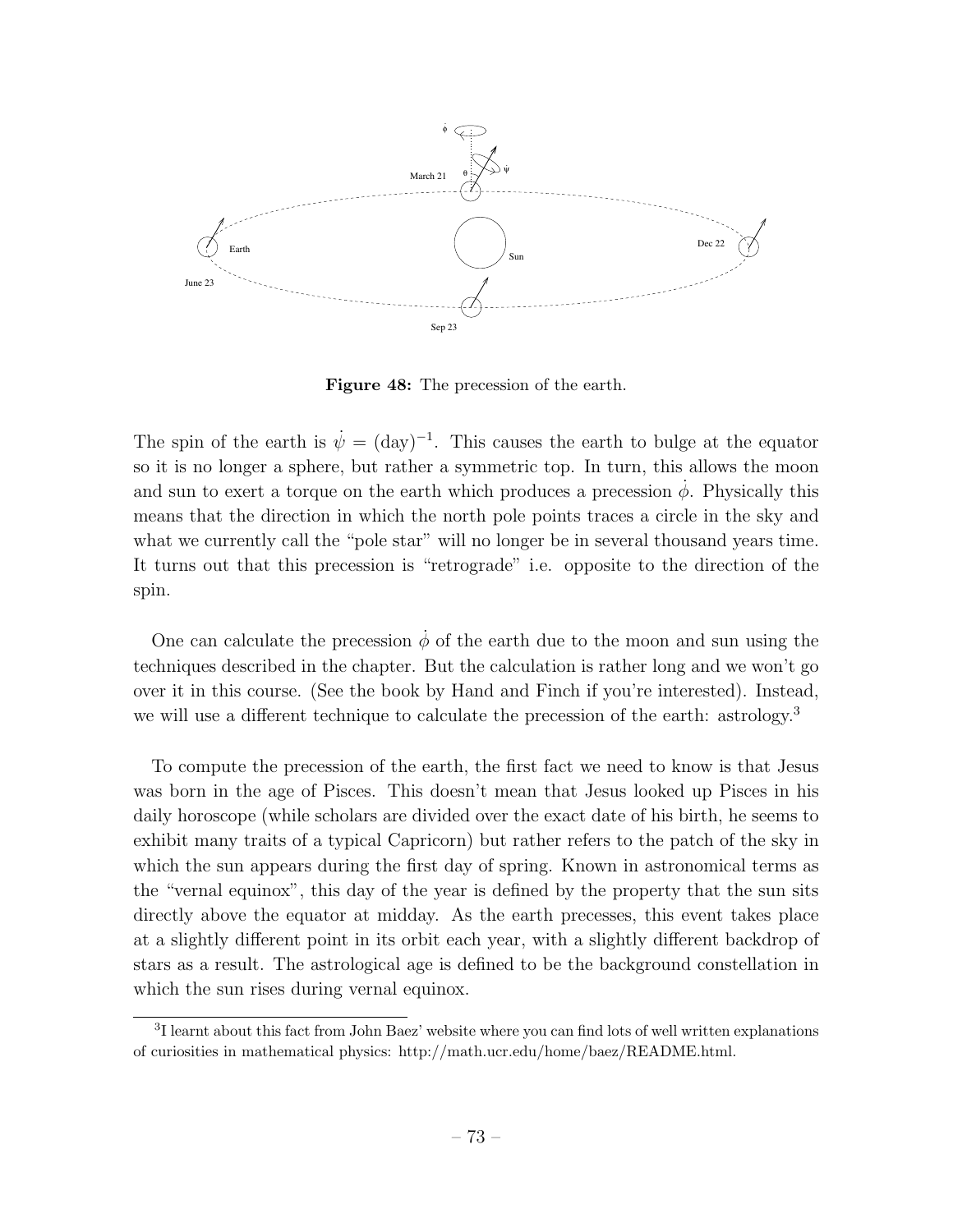It is easy to remember that Jesus was born in the age of Pisces since the fish was used as an early symbol for Christianity. The next fact that we need to know is that we're currently entering the age of Aquarius (which anyone who has seen the musical Hair will know). So we managed to travel backwards one house of the zodiac in 2,000 years. We've got to make it around 12 in total, giving us a precession time of  $2,000 \times 12 = 24,000$  years. The actual value of the precession is 25,700 years. Our calculation is pretty close considering the method!

The earth also undergoes other motion. The value of  $\theta$  varies from 22.1<sup>o</sup> to 24.5<sup>o</sup> over a period of 41,000 years, mostly due to the effects of the other planets. These also affect the eccentricity of the orbit over a period of  $105,000$  years.

# 3.7 The Motion of Deformable Bodies

Take a lively cat. (Not one that's half dead like Schrödinger's). Hold it upside down and drop it. The cat will twist its body and land sprightly on its feet. Yet it doesn't do this by pushing against anything and its angular momentum is zero throughout. If the cat were rigid, such motion would be impossible since a change in orientation for a rigid body necessarily requires non-vanishing angular momentum. But the cat isn't rigid (indeed, it can be checked that dead cats are unable to perform this feat) and bodies that can deform are able to reorient themselves without violating the conservation of angular momentum. In this section we'll describe some of the beautiful mathematics that lies behind this. I should warn you that this material is somewhat more advanced than the motion of rigid bodies. The theory described below was first developed in the late 1980s in order to understand how micro-organisms swim<sup>4</sup>.

#### 3.7.1 Kinematics

We first need to describe the configuration space  $\mathcal C$  of a deformable body. We factor out translations by insisting that all bodies have the same center of mass. Then the configuration space  $\mathcal C$  is the space of all shapes with some orientation.

Rotations act naturally on the space  $C$  (they simply rotate each shape). This allows us to define the smaller *shape space*  $\tilde{\mathcal{C}}$  so that any two configurations in  $\mathcal{C}$  which are related by a rotation are identified in  $\mathcal{C}$ . In other words, any two objects that have the same shape, but different orientation, are described by different points in  $\mathcal{C}$ , but the same point in  $\tilde{C}$ . Mathematically, we say  $\tilde{C} \cong \mathcal{C}/SO(3)$ .

<sup>4</sup>See A. Shapere and F. Wilczek, "*Geometry of Self-Propulsion at Low Reynolds Number*", J. Fluid Mech. 198 557 (1989) . This is the same Frank Wilczek who won the 2004 Nobel prize for his work on quark interactions.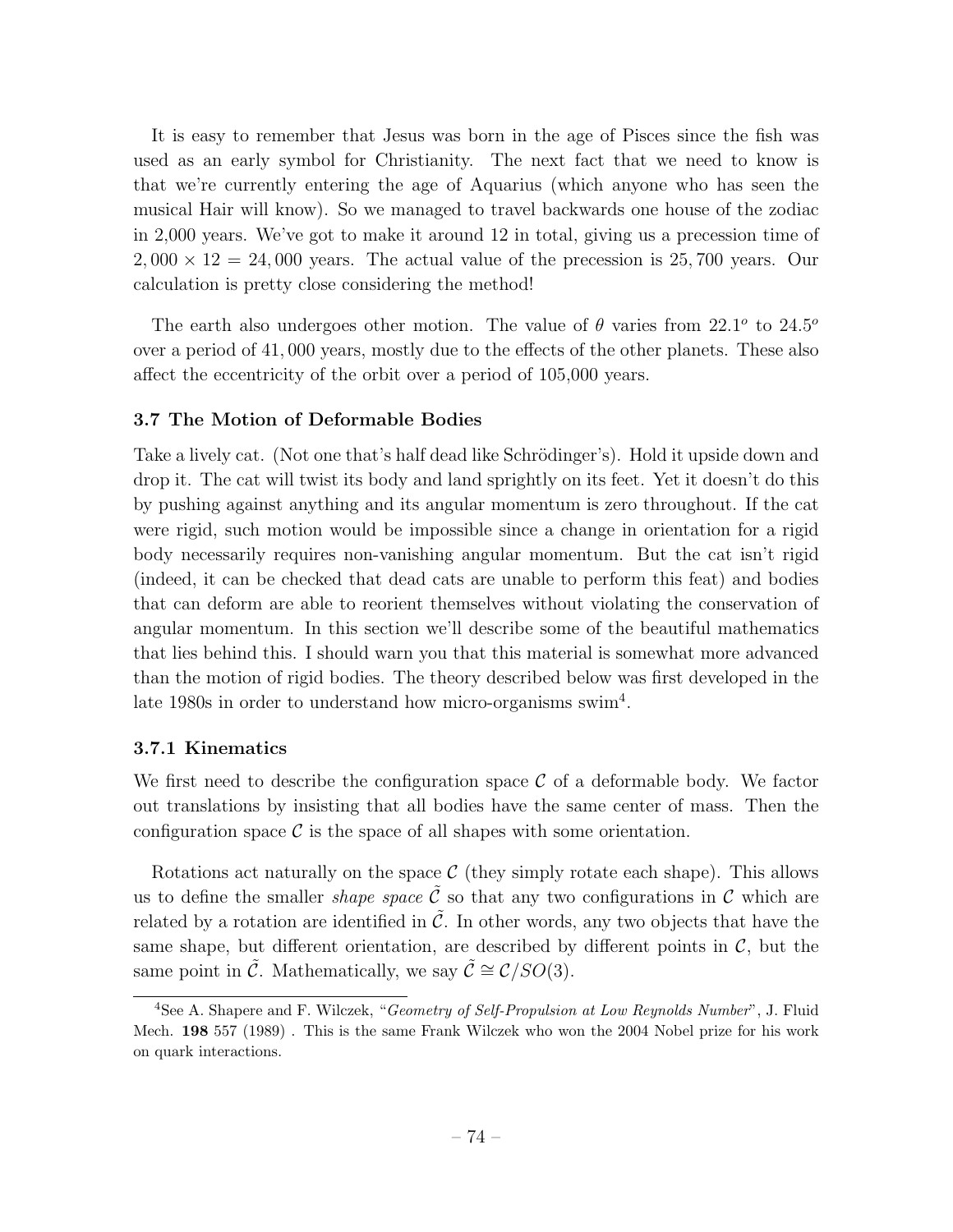

Figure 49: Three possible shapes of a deformable object.

We can describe this in more detail for a body consisting of *N* point masses, each with position r*i*. Unlike in section 3.1, we do not require that the distances between particles are fixed, i.e.  $|\mathbf{r}_i - \mathbf{r}_j| \neq \text{constant}$ . (However, there may still be some restrictions on the  $r_i$ ). The configuration space C is the space of all possible configurations  $r_i$ . For each different shape in  $\mathcal{C}$ , we pick a representative  $\tilde{\mathbf{r}}_i$  with some, fixed orientation. It doesn't matter what representative we choose — just as long as we pick one. These variables  $\tilde{\mathbf{r}}_i$  are coordinates on the space shape  $\tilde{\mathcal{C}}$ . For each  $\mathbf{r}_i \in \mathcal{C}$ , we can always find a rotation matrix  $R \in SO(3)$  such that

$$
\mathbf{r}_i = R \, \tilde{\mathbf{r}}_i \tag{3.84}
$$

As in section 3.1, we can always do this to continuous bodies. In this case, the configuration space  $\mathcal C$  and the shape space  $\mathcal C$  may be infinite dimensional. Examples of different shapes for a continuously deformable body are shown in figure 49.

We want to understand how an object rotates as it changes shape keeping its angular momentum fixed (for example, keeping  $\mathbf{L} = 0$  throughout). The first thing to note is that we can't really talk about the rotation between objects of different shapes. (How would you say that the the third object in figure 49 is rotated with respect to the first or the second?). Instead, we should think of an object moving through a sequence of shapes before returning to its initial shape. We can then ask if there's been a net rotation. As the object moves through its sequence of shapes, the motion is described by a time dependent  $\tilde{\mathbf{r}}_i(t)$ , while the corresponding change through the configuration space is

$$
\mathbf{r}_i(t) = R(t)\,\tilde{\mathbf{r}}(t) \tag{3.85}
$$

where the  $3 \times 3$  rotation matrix  $R(t)$  describes the necessary rotation to go from our fixed orientation of the shape  $\tilde{\mathbf{r}}$  to the true orientation. As in section 3.1.1, we can define the  $3 \times 3$  anti-symmetric matrix that describes the instantaneous angular velocity of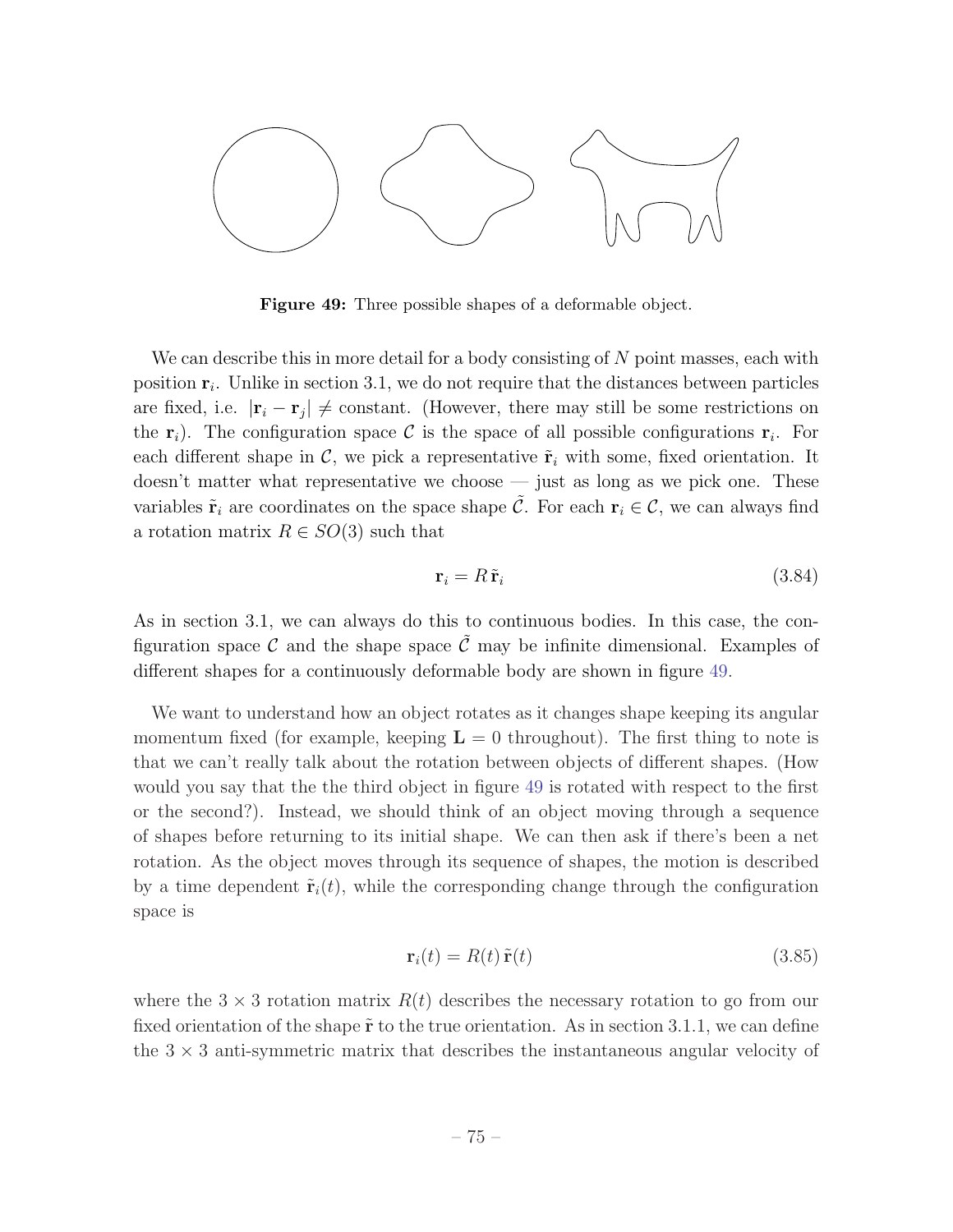the object. In fact, it will for once prove more useful to work with the "convective angular velocity" defined around equation (3.10)

$$
\Omega = R^{-1} \frac{dR}{dt} \tag{3.86}
$$

This angular velocity is non-zero due to the changing shape of the object, rather than the rigid rotation that we saw before. Let's do a quick change of notation and write coordinates on the shape space  $\tilde{\mathcal{C}}$  as  $x^A$ , with  $A = 1, \ldots, 3N$  instead of in vector notation  $\tilde{\mathbf{r}}_i$ , with  $i = 1, \ldots, N$ . Then, since  $\Omega$  is linear in time derivatives, we can write

$$
\Omega = \Omega_A(x) \dot{x}^A \tag{3.87}
$$

The component  $\Omega_A(x)$  is the  $3 \times 3$  angular velocity matrix induced if the shape changes from  $x^A$  to  $x^A + \delta x^A$ . It is independent of time: all the time dependence sits in the  $\dot{x}^A$  factor which tells us how the shape is changing. The upshot is that for each shape  $x \in \tilde{C}$ , we have a  $3 \times 3$  anti-symmetric matrix  $\Omega_A$  associated to each of the  $A = 1, \ldots, 3N$  directions in which the shape can change.

However, there is an ambiguity in defining the angular velocity  $\Omega$ . This comes about because of our arbitrary choice of reference orientation when we picked a representative  $\tilde{\mathbf{r}}_i \in \tilde{\mathcal{C}}$  for each shape. We could quite easily have picked a different orientation,

$$
\tilde{\mathbf{r}}_i \to S(x^A) \tilde{\mathbf{r}}_i \tag{3.88}
$$

where  $S(x^A)$  is a rotation that, as the notation suggests, can vary for each shape  $x^A$ . If we pick this new set of representative orientations, then the rotation matrix *R* defined in (3.85) changes:  $R(t) \to R(t) S^{-1}(x^A)$ . Equation (3.86) then tells us that the angular velocity also change as

$$
\Omega_A \to S \Omega_A S^{-1} + S \frac{\partial S^{-1}}{\partial x^A} \tag{3.89}
$$

This ambiguity is related to the fact that we can't define the meaning of rotation between two different shapes. Nonetheless, we will see shortly that when we come to compute the net rotation of the same shape, this ambiguity will disappear, as it must. Objects such as  $\Omega_A$  which suffer an ambiguity of form (3.89) are extremely important in modern physics and geometry. They are known as non-abelian *gauge potentials* to physicists, or as *connections* to mathematicians.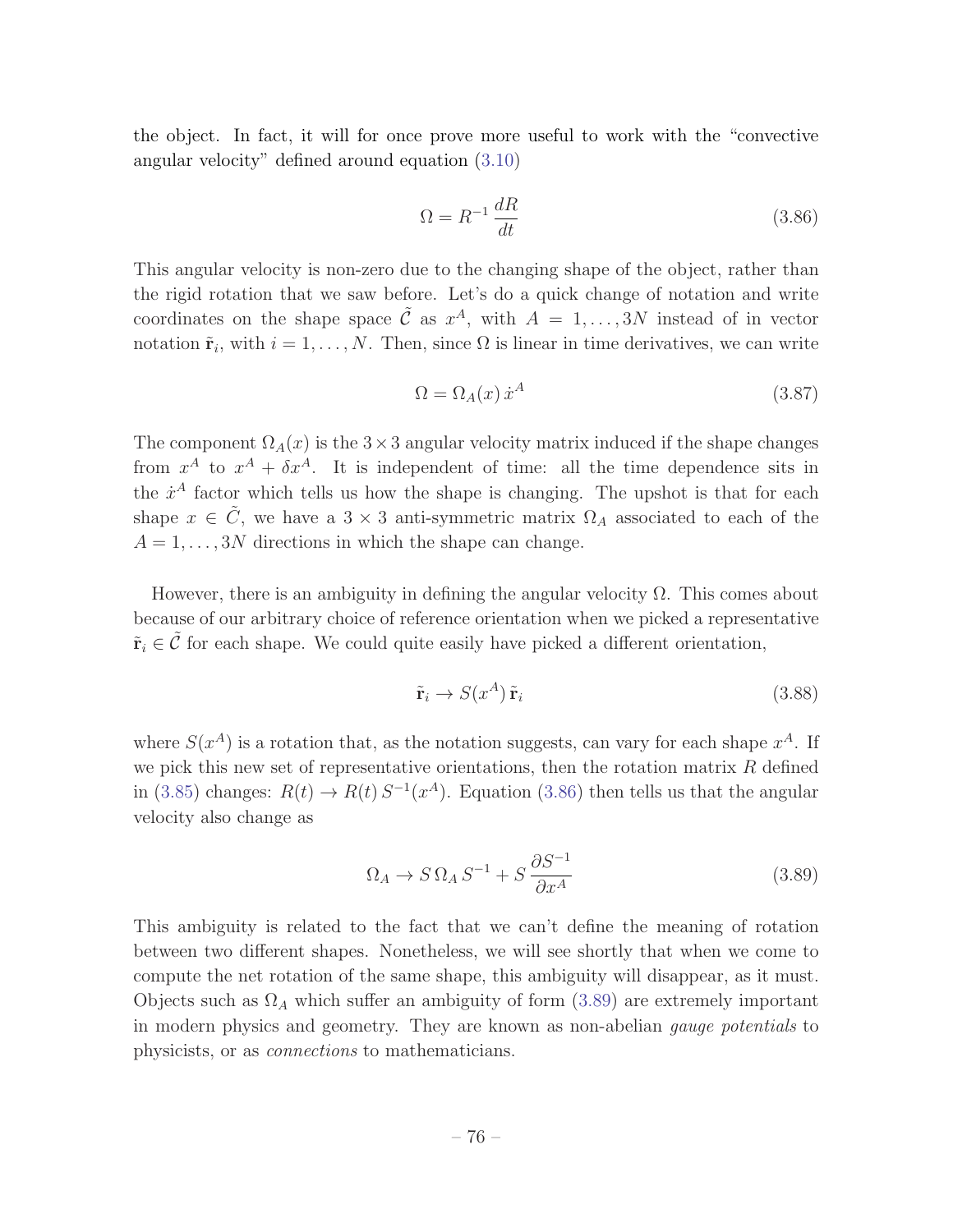# 3.7.2 Dynamics

So far we've learnt how to describe the angular velocity  $\Omega$  of a deformable object. The next step is to see how to calculate  $\Omega$ . We'll now show that, up to the ambiguity described in (3.89), the angular velocity  $\Omega$  is specified by the requirement that the angular momentum L of the object is zero.

$$
\mathbf{L} = \sum_{i} m_{i} \mathbf{r}_{i} \times \dot{\mathbf{r}}_{i}
$$
  
= 
$$
\sum_{i} m_{i} \left[ (R\tilde{\mathbf{r}}_{i}) \times (R\tilde{\mathbf{r}}_{i}) + (R\tilde{\mathbf{r}}_{i}) \times (R\tilde{\mathbf{r}}_{i}) \right] = 0
$$
 (3.90)

In components this reads

$$
L_a = \epsilon_{abc} \sum_i m_i \left[ R_{bd} R_{ce}(\tilde{\mathbf{r}}_i)_d (\dot{\tilde{\mathbf{r}}}_i)_e + R_{bd} \dot{R}_{ce}(\tilde{\mathbf{r}}_i)_d (\tilde{\mathbf{r}}_i)_e \right] = 0 \tag{3.91}
$$

The vanishing  $\mathbf{L} = 0$  is enough information to determine the following result:

**Claim:** The 3  $\times$  3 angular velocity matrix  $\Omega_{ab} = R_{ac}^{-1} \dot{R}_{cb}$  is given by

$$
\Omega_{ab} = \epsilon_{abc} \tilde{I}_{cd}^{-1} \tilde{L}_d \tag{3.92}
$$

where  $\tilde{I}$  is the instantaneous inertia tensor of the shape described by  $\tilde{\mathbf{r}}_i,$ 

$$
\tilde{I}_{ab} = \sum_{i} m_i ((\tilde{\mathbf{r}}_i \cdot \tilde{\mathbf{r}}_i) \delta_{ab} - (\tilde{\mathbf{r}}_i)_a (\tilde{\mathbf{r}}_i)_b)
$$
\n(3.93)

and  $\tilde{L}_a$  is the apparent angular momentum

$$
\tilde{L}_a = \epsilon_{abc} \sum_i m_i (\tilde{\mathbf{r}}_i)_b (\dot{\tilde{\mathbf{r}}}_i)_c \tag{3.94}
$$

**Proof:** We start by multiplying  $L_a$  by  $\epsilon_{afg}$ . We need to use the fact that if we multiply two  $\epsilon$ -symbols, we have  $\epsilon_{abc}\epsilon_{afg} = (\delta_{bf}\delta_{cg} - \delta_{bg}\delta_{cf})$ . Then

$$
\epsilon_{afg}L_a = \sum_i m_i \left[ R_{fd}R_{ge}(\tilde{\mathbf{r}}_i)_d(\dot{\tilde{\mathbf{r}}}_i)_e - R_{gd}R_{fe}(\tilde{\mathbf{r}}_i)_d(\dot{\tilde{\mathbf{r}}}_i)_e \right]
$$

$$
-R_{gd}\dot{R}_{fe}(\tilde{\mathbf{r}}_i)_d(\tilde{\mathbf{r}}_i)_e + R_{fd}\dot{R}_{ge}(\tilde{\mathbf{r}}_i)_d(\tilde{\mathbf{r}}_i)_e \right] = 0 \tag{3.95}
$$

Now multiply by  $R_{fb}R_{gc}$ . Since *R* is orthogonal, we known that  $R_{fb}R_{fd} = \delta_{bd}$  which, after contracting a bunch of indices, gives us

$$
R_{fb}R_{gc}\epsilon_{afg}L_a = \sum_i m_i \left[ (\tilde{\mathbf{r}}_i)_b (\dot{\tilde{\mathbf{r}}}_i)_c - (\tilde{\mathbf{r}}_i)_c (\dot{\tilde{\mathbf{r}}}_i)_b - \Omega_{bd} (\tilde{\mathbf{r}}_i)_c (\tilde{\mathbf{r}}_i)_d + \Omega_{cd} (\tilde{\mathbf{r}}_i)_b (\tilde{\mathbf{r}}_i)_d \right] = 0
$$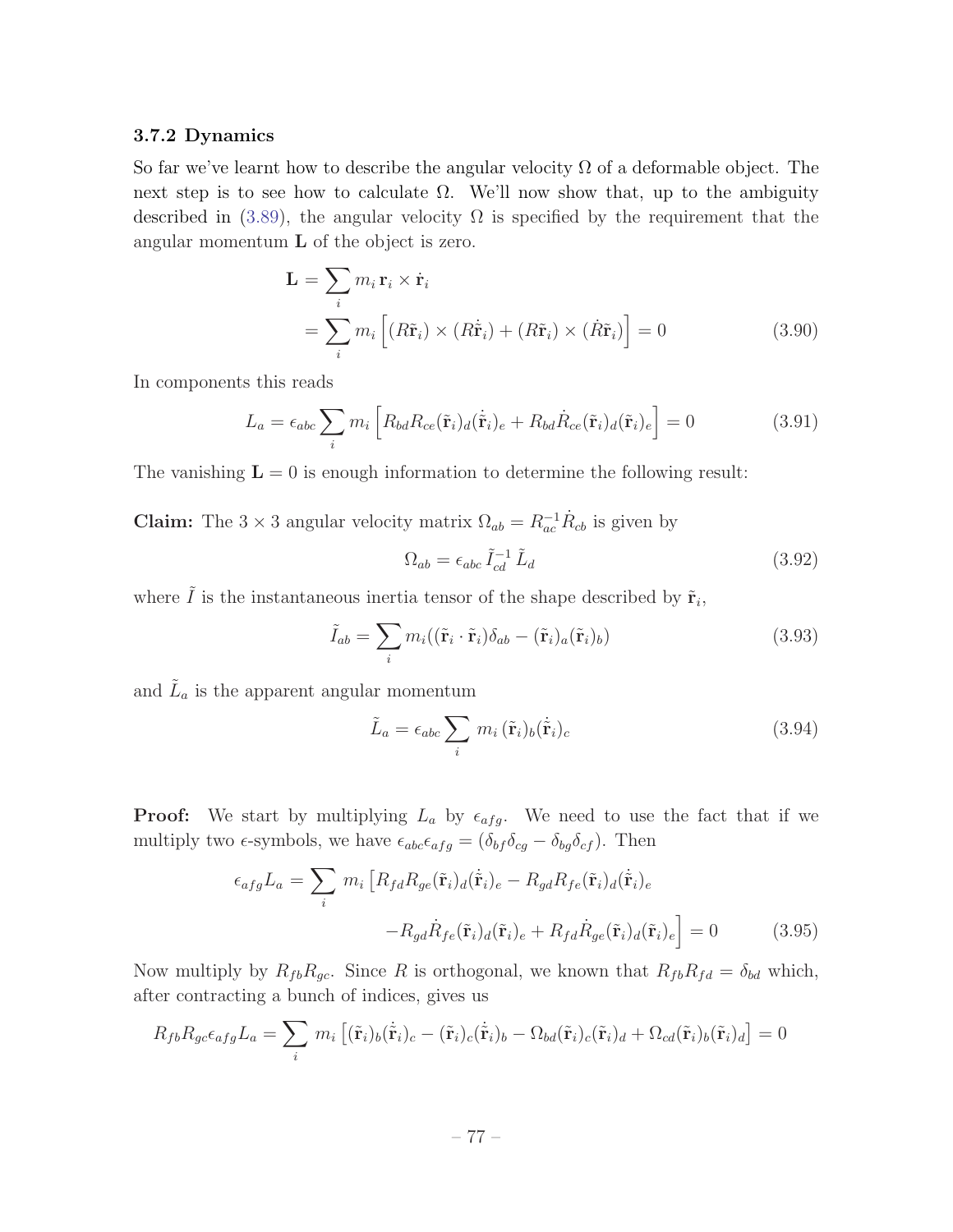This is almost in the form that we want, but the indices aren't quite contracted in the right manner to reproduce (3.92). One can try to play around to get the indices working right, but at this stage it's just as easy to expand out the components explicitly. For example, we can look at

$$
\tilde{L}_1 = \sum_i m_i \left[ (\tilde{\mathbf{r}}_i)_2 (\dot{\tilde{\mathbf{r}}}_i)_3 - ((\tilde{\mathbf{r}}_i)_3 (\dot{\tilde{\mathbf{r}}}_i)_2 \right]
$$
\n
$$
= \sum_i m_i \left[ \Omega_{21} (\tilde{\mathbf{r}}_i)_3 (\tilde{\mathbf{r}}_i)_1 + \Omega_{23} (\tilde{\mathbf{r}}_i)_3 (\tilde{\mathbf{r}}_i)_3 - \Omega_{31} (\tilde{\mathbf{r}}_i)_2 (\tilde{\mathbf{r}}_i)_1 - \Omega_{32} (\tilde{\mathbf{r}}_i)_2 (\tilde{\mathbf{r}}_i)_2 \right]
$$
\n
$$
= \tilde{I}_{11} \Omega_{23} + \tilde{I}_{12} \Omega_{31} + \tilde{I}_{13} \Omega_{12} = \frac{1}{2} \epsilon_{abc} \tilde{I}_{1a} \Omega_{bc}
$$
\n(3.96)

where the first equality is the definition of  $\tilde{L}_1$ , while the second equality uses our result above, and the third equality uses the definition of  $\tilde{I}$  given in (3.93). There are two similar equations, which are summarised in the formula

$$
\tilde{L}_a = \frac{1}{2} \epsilon_{bcd} \tilde{I}_{ab} \Omega_{cd} \tag{3.97}
$$

Multiplying both sides by  $\tilde{I}^{-1}$  gives us precisely the claimed result (3.92). This concludes the proof.  $\Box$ .

To summarise: a system with no angular momentum that can twist and turn and change its shape has an angular velocity (3.92) where  $\tilde{\mathbf{r}}_i(t)$  is the path it chooses to take through the space of shapes. This is a nice formula. But what do we do with it? We want to compute the net rotation *R* as the body moves through a sequence of shapes and returns to its starting point at a time *T* later. This is given by solving (3.86) for *R*. The way to do this was described in section 3.1.2. We use *path ordered exponentials*

$$
R = \tilde{P} \exp\left(\int_0^T \Omega(t) dt\right) = \tilde{P} \exp\left(\oint \Omega_A dx^A\right)
$$
 (3.98)

The path ordering symbol  $\tilde{P}$  puts all matrices evaluated at later times to the right. (This differs from the ordering in section  $3.1.2$  where we put later matrices to the left. The difference arises because we're working with the angular velocity  $\Omega = R^{-1}R$  instead of the angular velocity  $\omega = \dot{R}R^{-1}$ ). In the second equality above, we've written the exponent as an integral around a closed path in shape space. Here time has dropped out. This tells us an important fact: it doesn't matter how quickly we perform the change of shapes — the net rotation of the object will be the same.

In particle physics language, the integral in (3.98) is called a "Wilson loop". We can see how the rotation fares under the ambiguity (3.87). After some algebra, you can find that the net rotation R of an object with shape  $x^A$  is changed by

$$
R \to S(x^A) \, R \, S(x^A)^{-1} \tag{3.99}
$$